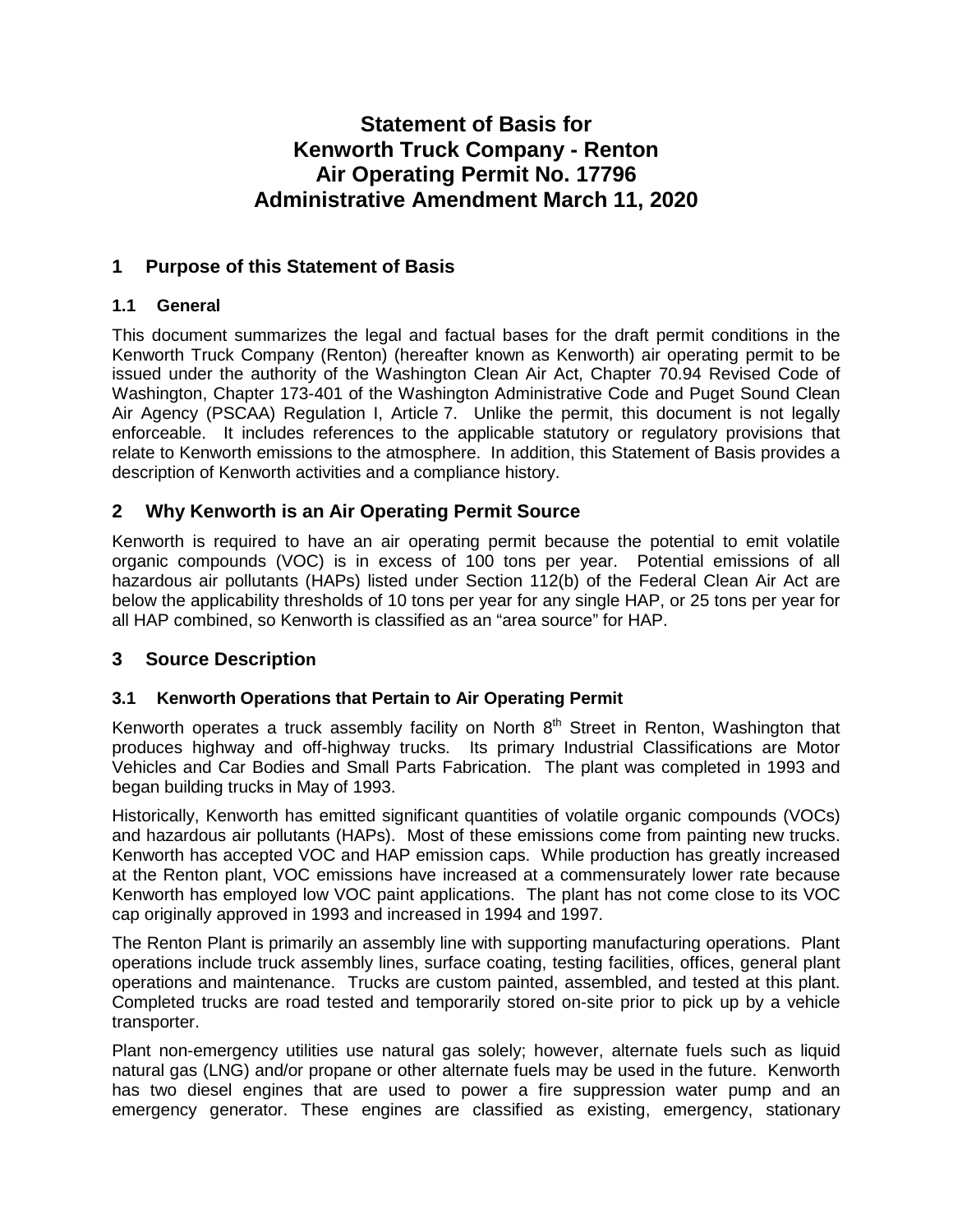compression ignition (CI), reciprocating internal combustions engines (RICE) and are regulated under Subpart ZZZZ of 40 CFR 63. The plant also includes a wastewater treatment facility, which discharges pretreated wastewater to the sanitary sewer under a King County Industrial Waste Program pre-treatment permit.

Coating operations generate the greatest amount of air pollutant emissions from the site and are a function of customer trends toward larger interiors, painting more components, adding a clear coat for paint longevity, color coating the chassis, sound proofing, etc. In addition, changes in production rates, paint chemistry, coating application technologies, fabrication materials and techniques can affect plant emissions in many ways that are currently unforeseeable. The plant must be able to respond rapidly to customer requests in order to stay competitive in the heavyduty truck market.

Emissions will vary from year-to-year depending on the quantity of trucks and parts coated, and the types and quantities of coatings and solvents used. VOC emissions occur from the storage, handling, mixing, use, application equipment, enhanced drying, and cleanup of VOC-containing coatings and solvents. These emissions are accounted for on a facility-wide basis only.

#### **3.2 Adjacent PACCAR facilities – relative to the Kenworth AOP**

The PACCAR Renton Campus has five facilities that are located within the same overall plant boundary. This includes the Kenworth Truck Company (Renton) which is addressed in this operating permit.

The Agency completed a review of the other four facilities to determine if the facility operations should be included in the Kenworth air operating permit. In a letter dated May 27, 2003, the Agency documented their determination regarding which operations would need to be included in the Kenworth operating permit (see Attachment A). It was determined that the first three facilities listed below are managed by PACCAR, the parent corporation for Kenworth, and are not operationally related to the truck production activities. Their presence at this site reflects the availability of space owned by PACCAR and is coincidental to the location of the truck manufacturing plant. More details on individual facilities are summarized below:

- 1. Kenworth Research and Development (KW R&D) facility is managed by PACCAR, the parent corporation for Kenworth, and is not operationally related to the truck production activities. R&D activities support the product development efforts of the Kenworth Truck Co., which includes plants in other locations. Therefore, it was determined that these activities would not be within the scope of the operating permit. If Kenworth decides to use R&D facilities to complete a manufacturing activity on a truck for delivery from the Renton plant (e.g. overflow or relief for equipment breakdown), then this conclusion would be invalid and the R&D facility would need to be included in the permit.
- 2. PACCAR Parts Warehouse and Division Offices (PPD) are managed by PACCAR, the parent corporation for Kenworth, and are not operationally related to the truck production activities. There are no operational linkages to the Kenworth-Renton truck production activities.
- 3. Information Technology Division (ITD) is managed by PACCAR, the parent corporation for Kenworth, and is not operationally related to the truck production activities. There are no operational linkages to the Kenworth-Renton truck production activities.
- 4. Active Transport truck delivery contractor operations are related to the truck production in that they are the delivery contractor for completed trucks. However, at the time of the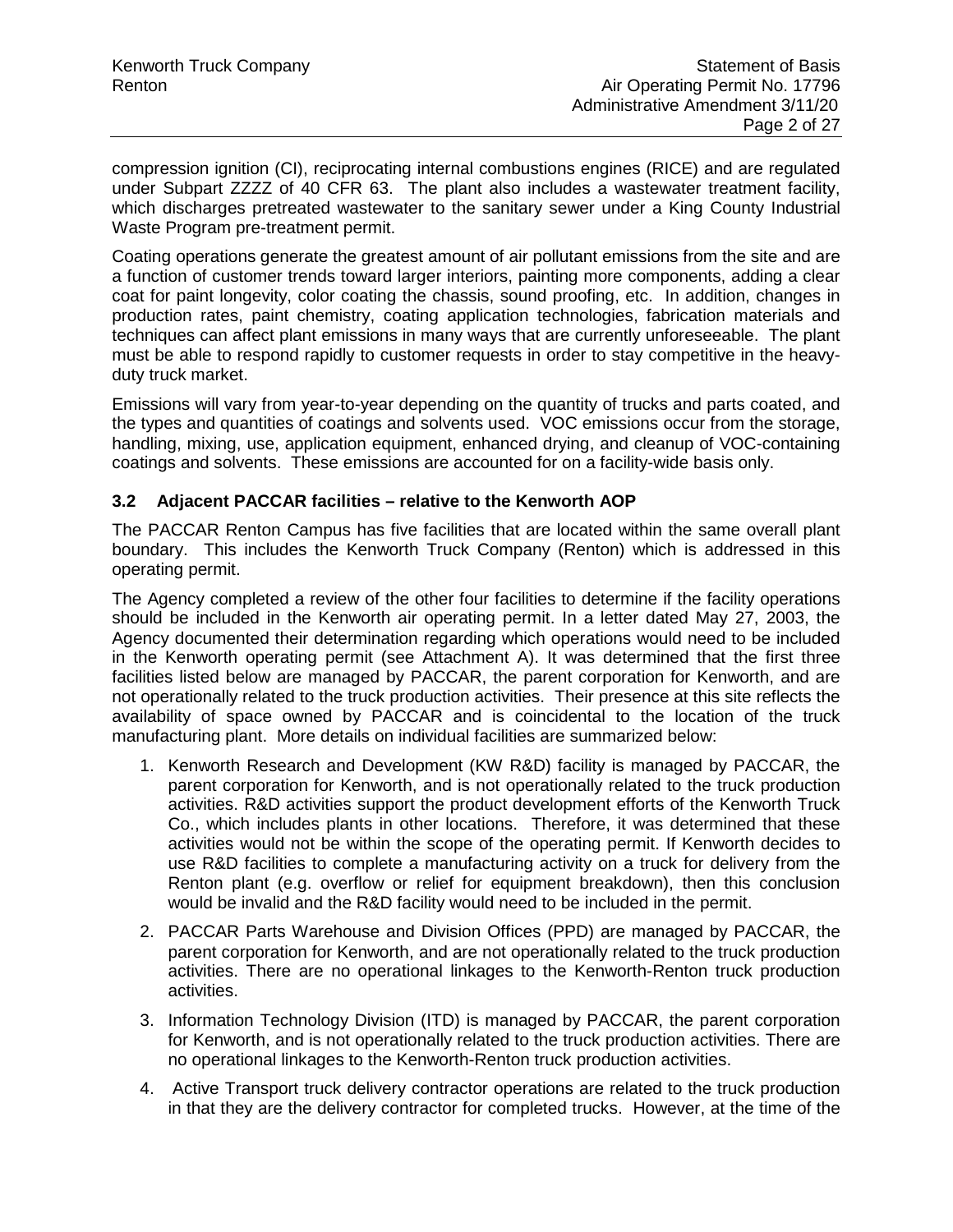determination, there were no regulated emission generating activities on this site. The Agency has other operating permit sources which have contractors operating within the boundaries of their facility, and the owner of the source is responsible for the contractor's activities within the scope of their operating permit. For the Kenworth facility, it is a moot point, as the operations do not involve any regulated emission units or specific permit requirements under the operating permit. These activities can be considered within the scope of the operating permit (even though not specifically identified as an emission unit or activity), and their operations would only fall within the facility wide requirements of the permit.

# **3.3 Permitted Equipment and Operations**

A review of new source permitting for the facility was conducted as summarized in Section 4.1 of this document.

# **4 Permitting History**

### **4.1 New Source Review Permitting for the Facility**

A summary of the new source review permitting at the facility is provided below. Many of the historical permits are obsolete since they have been cancelled and superseded by newer permits. However, this provides a history of activities at the facility and why existing limits are currently in place.

Notice of Construction 4212 (obsolete): On November 22, 1991, PACCAR submitted an NOC application for the construction of a heavy-duty Kenworth truck plant in Renton. The project scope included assembling and painting Kenworth trucks in four process areas (20 trucks/day): cab painting, chassis painting, touch-up painting, and small parts painting. In addition to the assembly and painting operation, proposed air emission sources included a pyrolytic oven, solvent recovery still, storage tanks and indoor fuel tank welding operations. The original application included a complete top-down best available control technology (BACT) analysis.

On January 6, 1992, during the course of PSCAA's review, EPA designated the area encompassing Renton as an ozone nonattainment area. As a result, PACCAR was required to submit additional information to demonstrate compliance with the Agency's regulations for new sources in nonattainment areas. This included:

- Demonstration that the lowest achievable emission rate (LAER) would be employed.
- Obtaining required VOC offsets process changes at PACCAR's Seattle Kenworth plant were made to offset VOC emissions at the Renton plant.

Order of Approval No. 4212 was issued on March 2, 1992 for one 20 truck per day painting and assembly plant with four process areas (cab painting, chassis painting, touch-up painting, and small parts painting), a pyrolytic oven, a still, storage tanks, and fuel tank welding operations. Facility-wide limits were set at 85 tons per year of VOC emissions with a requirement to provide 94 tons per year in offsets. Process changes at PACCAR's Seattle Kenworth plant were made to obtain these necessary offsets with additional emission reductions banked (148 tons per year total). LAER included coating VOC content limits of 3.5 pounds per gallon (lb/gal) for the chassis paint, the exterior cab prime, the cab topcoat & clear coat, and the touch-up & repair process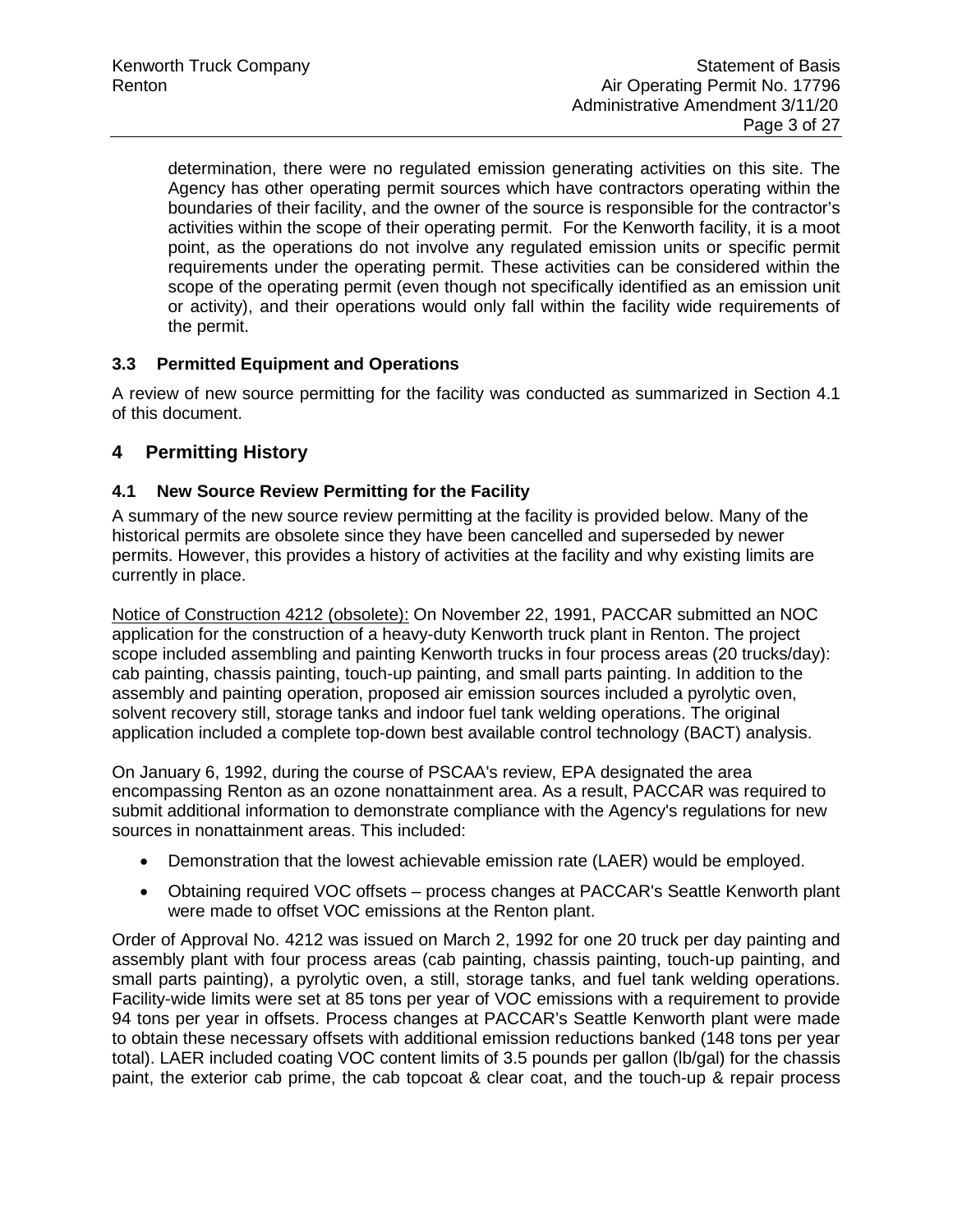areas. For the interior cab prime and small parts process areas, VOC content limits were set at 6.0 lb/gal (applied with HVLP or equivalent) or 3.5 lb/gal when such coatings were developed.

Notice of Construction 4972 (obsolete): On June 29, 1993, Order of Approval No. 4972 was issued to Kenworth for the addition of three emission units inadvertently missed in the original Notice of Construction application. This included the following equipment:

- Bump and Grind Process Unit where fiberglass cab and sleeper surfaces are roughened in preparation for paint application. This was accomplished using hand sanders in an area which is partially enclosed by partitions. This is a downdraft booth rated at 32,000 cubic feet per minute (cfm) with dry filters to capture particulate matter emissions (no VOC solvents used in this area).
- Sand and repair process unit where painted cabs and sleepers that do not meet specifications are sent so that flawed surfaces can be sanded. This is a downdraft booth rated at 33,400 cfm with dry filters to capture particulate matter emissions (no VOC solvents used in this area).
- Prep and Seal Booth rated at 35,788 cfm where a solvent mixture is used to wipe grease and dirt from cab and sleeper surfaces prior to entering the cab washer. VOC emissions are associated with this operation.

A revised equipment list was included in the application. No specific conditions were included in the final Order.

Notice of Construction 4895 (obsolete): On July 14, 1993, Order of Approval No. 4895 was issued to Kenworth for the addition of makeup air units and heater for providing heat to the plant. All permitted units are fueled on natural gas. The final Order limits facility-wide natural gas combustion to 421 million standard cubic feet per year and requires monthly records to be kept for natural gas usage.

Notice of Construction 5475 (obsolete): On May 23, 1994, Kenworth requested the current VOC emission cap of 85 tons per year be increased by an additional 99 tons per year to 184 tons per year. Increases were due to increased priming of truck chassis, additional component painting, new truck models which required more paint, additional base coat and clear coat finish, and increased usage of cleaning solvent and adhesives with larger surfaces. Kenworth was also proposing to increase production. Order of Approval 5475 was issued on November 1, 1994. The Order permitted an increase in VOC emissions from chassis priming by 5.01 tons per year (tpy), from new truck models and additional component painting by 32.09 tpy, from base coat/clear coat finish application by 59.35 tpy, and from further additions of cleaners, adhesives and sealants by 2.50 tpy, all for a total of 98.95 tons per year increase of VOC emissions for a new plant-wide VOC emissions total of 183.95 tons per year. This Order included the VOC content limits in the original facility-wide limit.

Notice of Construction 6074 (obsolete): This Order was originally issued on August 16, 1995. The original permit application requested consolidation of requirements in previously issued Orders of Approval as part of the operating permit process. It combined the Seattle and Renton plants and cancelled and superseded Orders of Approval 5475, 4212, 4895 and 4972. This permit specified the 184 tpy facility-wide VOC limit and provided an updated listing of equipment.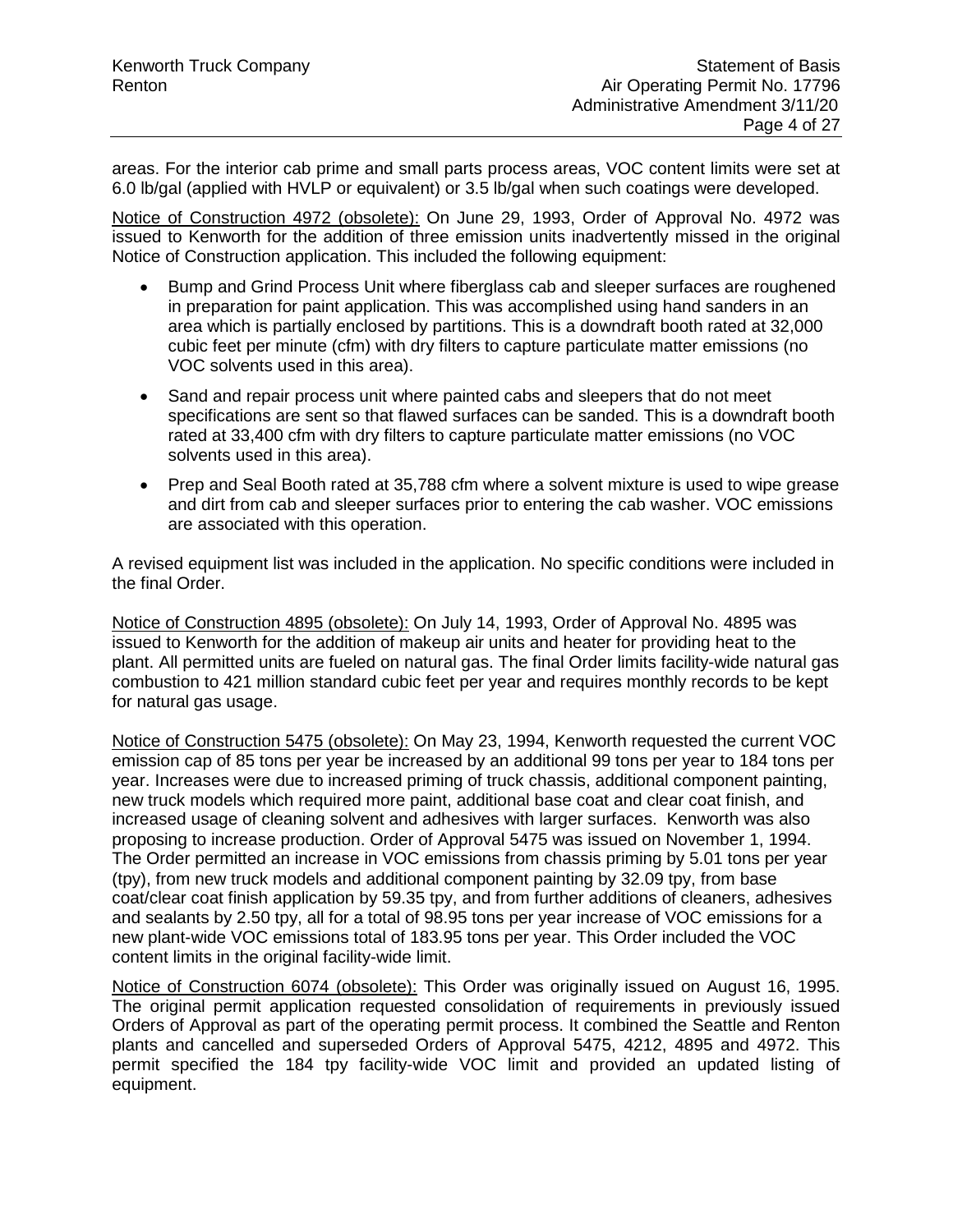Notice of Construction 6074 Modification 1: Order of Approval No. 6074 Modification 1 was subsequently issued on August 8, 2003 to allow use of acetone and other negligibly reactive compounds as substitutes for Hazardous Air Pollutant (HAP)- and Volatile Organic Compound (VOC)-classified solvents in topcoats, primers, gun wash thinner, and other products. This Order will become obsolete with issuance of Order 11587.

### **4.2 Regulatory Orders Issued to the Facility**

The Orders include facility-wide emission limits, and the proposed Order 11587 includes a list of emission equipment that has been reviewed under Regulation I, Article 6.

Regulatory Order 6654 (obsolete): Kenworth requested an alternative means of compliance to meet the requirements of Regulation II, Section 3.04(e). This required application of VOCcontaining material to any Group I or II vehicle or mobile equipment or their parts and components to be applied with high volume, low pressure (HVLP) application spray equipment, electrostatic application spray equipment or other high transfer efficiency application methods listed in the rule or approved by the Control Officer. PSCAA Board Resolution No. 848 (adopted April 10, 1997) approved General Regulatory Order No. 6654 as an Alternate Means of Compliance with PSCAA's VOC content limits for vehicles, as provided for in Regulation I, Section 3.23. Kenworth was allowed to use conventional spray equipment provided it does not exceed 3.5 pounds of VOC content per gallon of paint for topcoat and primer when using this equipment. This alternative means of compliance was carried forward into condition no. 2 of General Regulatory Order No. 8344 (adopted on July 24, 2003) which cancelled and superseded General Regulatory Order 6654. General Regulatory Order 8344 allowed Kenworth to not count negligibly reactive compounds as a VOC when computing pounds of VOC per gallon of coating.

Regulatory Order 6977 (obsolete): Kenworth requested an increase in facility-wide VOC emissions to meet customer demand for higher production levels. In addition, new models of trucks were being developed that were larger than current models, had more surface area, and required additional cleaning, priming and painting. A full top-down BACT analysis was submitted with the application. According to the engineering review, PSD permitting was not triggered. This Order was issued on October 21, 1997 and increased the facility-wide VOC emission limit to 383 tons per year. This Order was cancelled and superseded by Order of Approval 6074 Modification 1 dated August 8, 2003 to allow use of acetone and other negligibly reactive compounds as substitutes for Hazardous Air Pollutant (HAP)- and Volatile Organic Compound (VOC)-classified solvents in topcoats, primers, gun wash thinner, and other products

Regulatory Order 8344: Kenworth requested approval to substitute acetone-based thinner for HAP-based thinner for topcoats, primers, gun wash thinner and other products. A report was submitted showing coating reformulation with acetone which adequately demonstrated to the Agency that the use of negligibly reactive compounds was in conformance with the objectives stated in Regulation II, Section 1.02. Regulation II, Section 1.02 states that the agency policy is to control emissions of VOCs to the extent needed to attain and maintain compliance with the National Ambient Air Quality Standards for ozone, and to minimize emissions of stratospheric ozone depleting compounds and toxic organic compounds. Section 1.02 also states that the use of water-based, high solids, or powder coatings and water-based cleaning materials were preferred methodologies for compliance with Regulation II. Section 1.02 also specified the substitution of negligibly reactive compounds shall not be an acceptable means of compliance. Based on a review of Board Resolution No. 700, the main intent of this clause was to address the substitution with chlorofluorocarbons which could contribute to depletion of stratospheric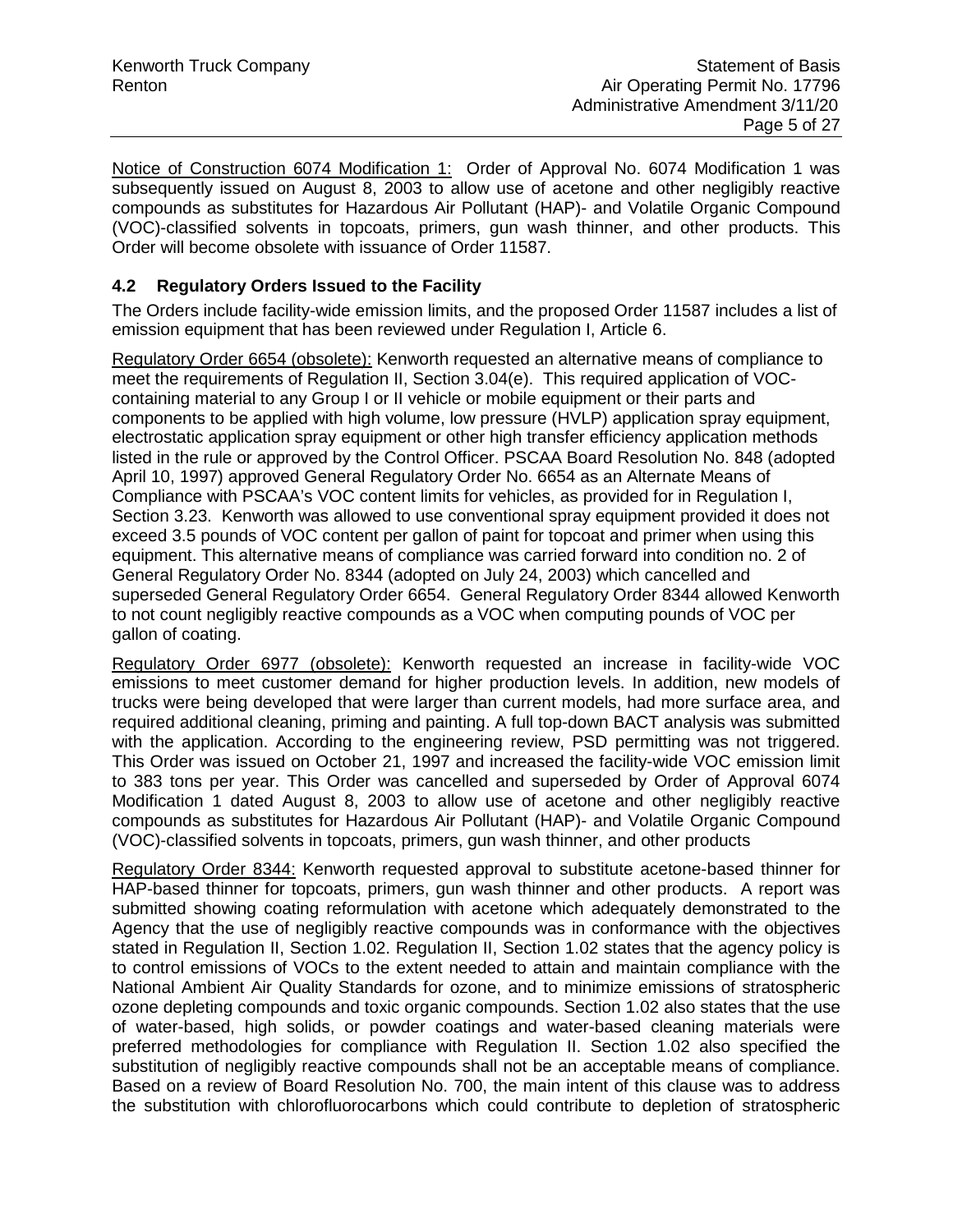ozone. EPA excludes acetone in the definition of VOC since it is a negligibly reactive compound, and does not contribute to depletion of the stratospheric ozone. Therefore, it was resolved that acetone could be used as a substitute for HAP- and VOC-classified solvents in topcoats, primers, gun wash and thinner.

This Order was approved in Board Resolution No. 1006 on July 24, 2003. It was "bundled" with the Application for Notice of Construction No. 6074, as well as an additional General Regulatory Order, No. 8884. This Order, along with the use of conventional spray guns as an alternate means of compliance (Condition No. 2 of 8344) will become obsolete with issuance of Order 11587.

Regulatory Order 8884: Kenworth requested a voluntary limit on their facility-wide emissions of hazardous air pollutants (HAPs). New coating formulations, in which negligibly reactive non-HAP and non-VOC are substituted for hazardous air pollutants, made it possible for Kenworth to become a synthetic minor for hazardous air pollutants. This Order was approved on July 24, 2003. It was "bundled" with the Application for Notice of Construction No. 6074, as well as an additional General Regulatory Order, No. 8344. This Order will become obsolete with issuance of Order 11587.

Draft Regulatory Order 11587: As part of this operating permit renewal process, it was determined that references to definitions in previous Orders needed to be updated to reflect the current regulations. The proposed Order 11587 will incorporate limits in existing Orders 6074, 8344, and 8884 (except for the use of conventional spray guns as an alternate means of compliance) There are no changes to emission limits, but the definitions of VOC and HAP will be updated to be consistent with current regulations. The new Order will also include an updated list of equipment that has been permitted to operate at this location through the Agency's Notice of Construction program. This update is being processed as part of this Title V operating permit renewal.

#### **4.3 Operating Permit Issuance and Renewal**

#### **4.3.1 Issuance of Original Permit**

An air operating permit application was received by PSCAA from the Kenworth facility on June 7, 1995. On August 1, 1995, PSCAA issued written notification to Kenworth that the application met the completeness criteria contained in WAC 173-401-500(7).

PSCAA issued the Kenworth Air Operating Permit on August 24, 2000.

#### **4.3.2 Minor Modification 1**

On September 22, 2000 Kenworth submitted a Notice of Construction Application which requested approval to use acetone and other negligibly reactive compounds as substitutes for HAP- and VOC-classified solvents in topcoats, primers, gun wash thinner, and other products. The US EPA had determined that acetone was "negligibly reactive" and revised the definition of "volatile organic compound (VOC)" to exclude acetone.

On July 8, 2002 Kenworth also requested a change to the name of the responsible official, to Douglas J. Baugh, Plant Manager.

PSCAA reviewed these requests and took the following actions: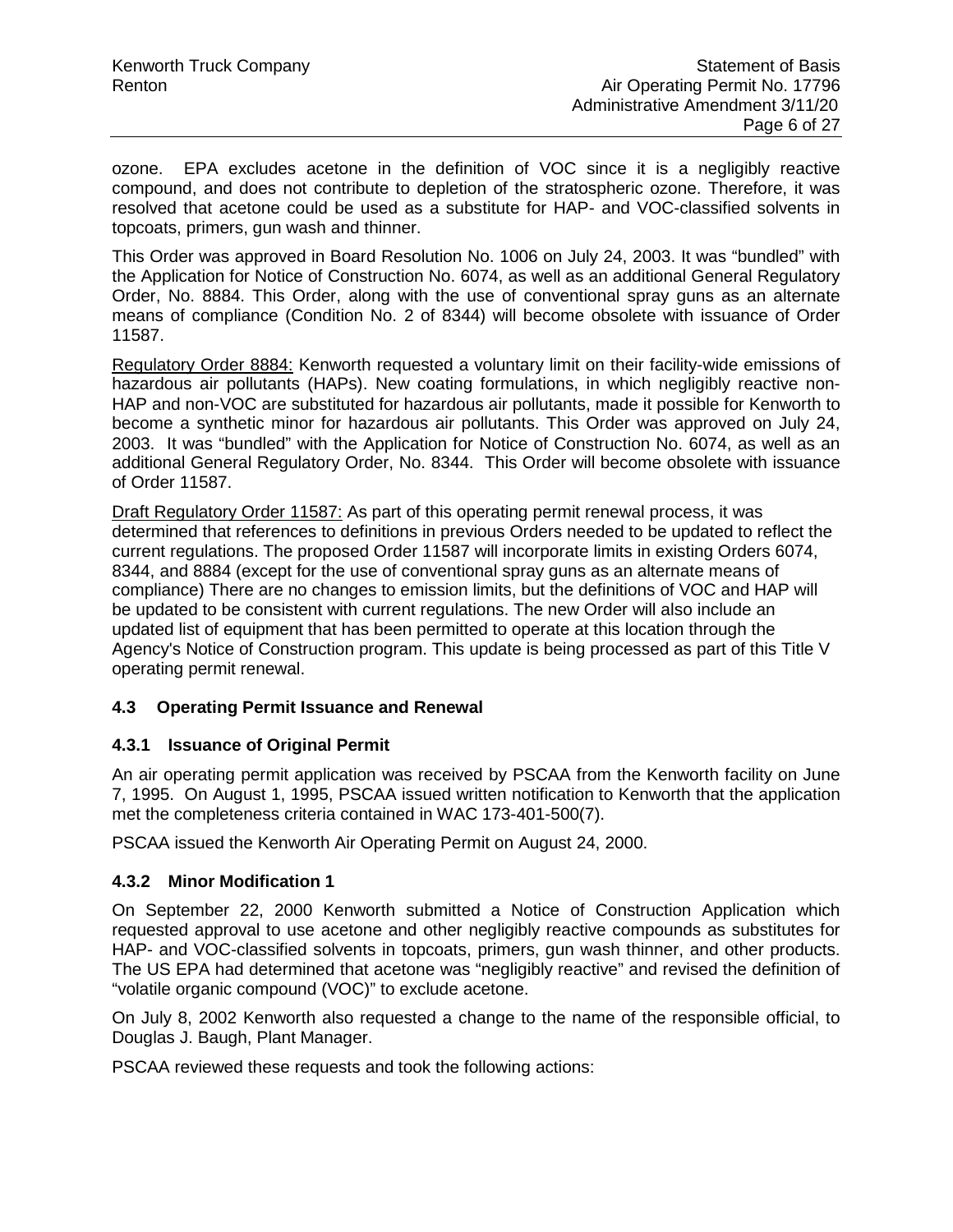- PSCAA issued General Regulatory Order No. 8344 to allow use of acetone and other negligibly reactive compounds as substitutes for HAP- and VOC-classified solvents in topcoats, primers, gun wash thinner, and other products on July 24, 2003. General Regulatory Order No. 8344 superseded and cancelled General Regulatory Order No. 6654, dated April 10, 1997.
- PSCAA issued Notice of Construction Order of Approval No. 6074 Modification 1 to allow use of acetone and other negligibly reactive compounds as substitutes for Hazardous Air Pollutant (HAP)- and Volatile Organic Compound (VOC)-classified solvents in topcoats, primers, gun wash thinner, and other products on August 8, 2003. This modification superseded Orders of Approval No. 6074, dated August 16, 1995 and No. 6977 dated October 21, 1997.

These changes could not be done "off-permit" as existing requirements in the AOP (the original NOC Conditions) specifically required that acetone be counted as a VOC. PSCAA subsequently determined that the Kenworth AOP would have to undergo a Minor Permit Modification. Therefore, the permit was opened and a minor permit modification was issued.

#### **4.4 Renewal 1**

On August 24, 2004 Kenworth submitted a Title V renewal application for the facility. The application consisted of a cover letter and "marked up" copies of the existing AOP and SOB. Critical items required under WAC 173-401-710, such as a compliance plan and certification by the responsible official, were included. On September 2, 2004 PSCAA sent a letter to Kenworth indicating that the renewal application had been found to be complete. On March 20, 2006 Kenworth requested that the name of the responsible official be changed. This change was incorporated into the draft AOP renewal on March 27, 2006 rather than as an Administrative change to the current AOP. Renewal 1 was issued on February 22, 2007.

The Kenworth AOP was amended administratively as provided under WAC 173-401-720 to incorporate key personnel changes. Amended permits were issued on June 10, 2008, March 23, 2010, March 19, 2012, February 27, 2013, March 11, 2014, February 16, 2016 and March 26, 2018.

#### **4.5 Renewal 2**

On February 18, 2011 Kenworth submitted their second Title V renewal application. The application was found to be complete on February 24, 2011. During the course of Renewal 2 the permit was generally updated, and those changes are described in detail throughout this Statement of Basis.

#### **5 Compliance History**

### **5.1 Compliance and Inspection history prior to issuance of the original AOP**

The Kenworth facility has been inspected at least annually by PSCAA since 1993.

There have been odor complaints filed with PSCAA specifically naming Kenworth as the source of paint odors. None of these complaints have been verified by PSCAA; however, PSCAA has detected off-site paint odors when positioned downwind of Kenworth.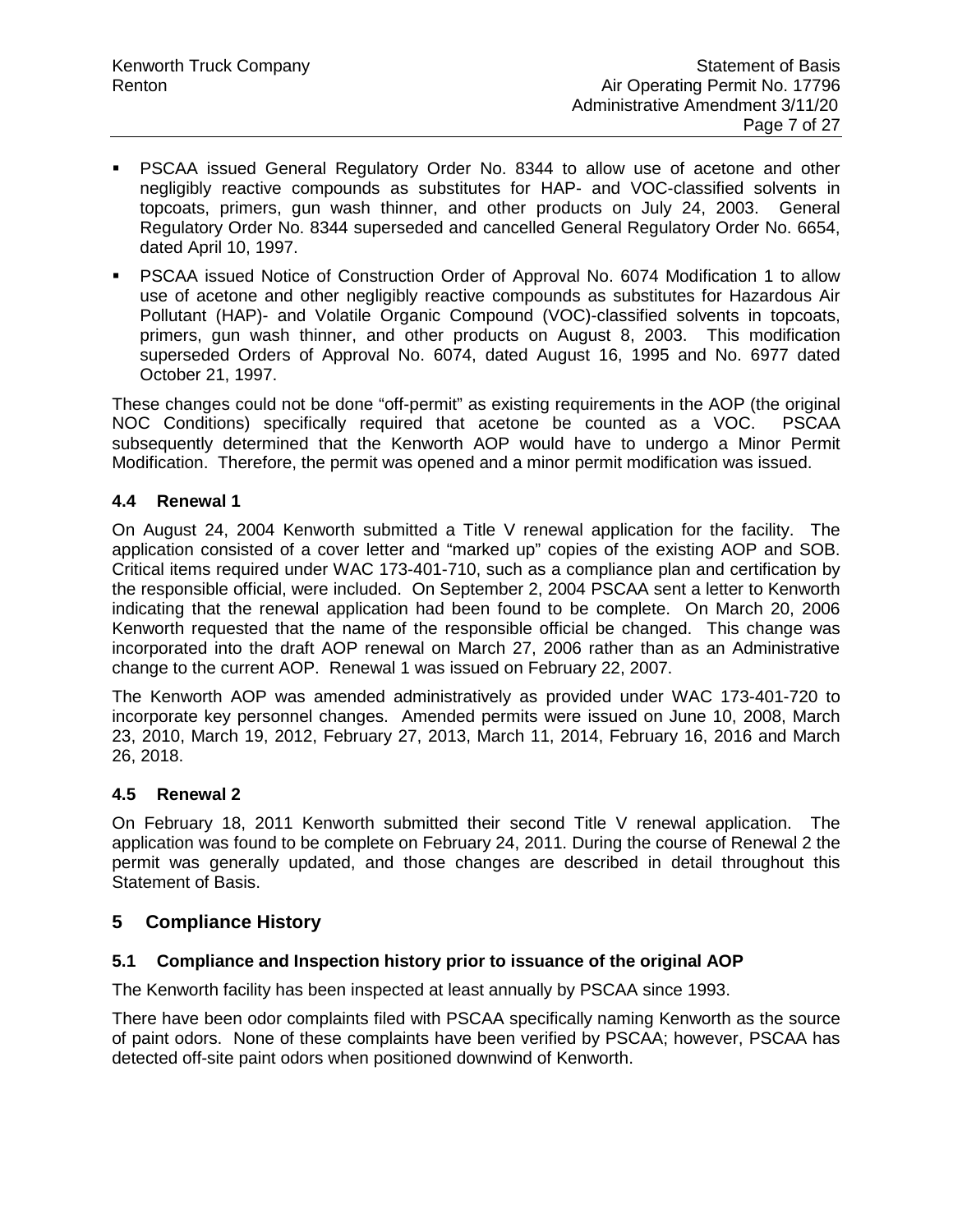#### **5.2 Compliance history since issuance of the original AOP**

PSCAA has taken the following enforcement actions against Kenworth since the first AOP renewal:

|  |  |  |  |  | Table 1. Written Warnings and Notices of Violation: Feb. 2007 - August 2018 |
|--|--|--|--|--|-----------------------------------------------------------------------------|
|--|--|--|--|--|-----------------------------------------------------------------------------|

| <b>WW or</b>       | <b>Violation</b> | <b>Issue</b> | Case    | Applicable Reg.                 | <b>Comment</b>                                                                                                         |
|--------------------|------------------|--------------|---------|---------------------------------|------------------------------------------------------------------------------------------------------------------------|
| NOV # <sup>1</sup> | Date             | <b>Date</b>  | closed? | or permit                       |                                                                                                                        |
| WW 2-<br>009812    | 3/23/16          | 4/21/16      | Yes     | AOP No. 17796.<br>Section V.O.2 | Failure to submit semi-annual report within 30<br>days after the end of the reporting period<br>(electronic submittal) |

Notes:  $\frac{1}{2}$  Written warnings are numbered with a 2- prefix; Notices of Violation have a 3- or a 4- prefix.<br><sup>2</sup> Corrective actions were satisfactorily completed by Kenworth

There are no outstanding compliance issues for this facility.

#### **6 Emission Inventory**

Emissions at this facility come principally from coating operations and to a minor extent from assembly and maintenance operations. Emission levels depend upon the number of trucks the plant is producing at any given time. The plant recently has been operating for approximately 2,080 hours/yr. Kenworth has in the past operated for approximately 4,160 hours/yr with potential to operate as many as 6,280 hours/yr in the future, depending on truck demand. The table below shows emissions for the previous four years from surface coating operations (VOCs and HAPs) and fuel combustion.

The emissions of common pollutants are listed below:

| Pollutant                                 | 2008           | 2009  | 2010     | 2011  | 2012           | 2013           | 2014           | 2015           | 2016           |
|-------------------------------------------|----------------|-------|----------|-------|----------------|----------------|----------------|----------------|----------------|
| Carbon monoxide (CO)                      | 3              |       | $\leq$ 1 | 3     | 3              | 3              | $\overline{2}$ | $\overline{2}$ | $\overline{2}$ |
| Nitrogen oxides (NOX)                     | $\overline{4}$ |       |          | 3     | 3              | 3              | 3              | 3              | 2              |
| Particulate matter (PM10)                 | 0.1            | < 0.1 | < 0.1    | < 0.1 | < 0.1          | 0.2            | 0.2            | 0.2            | 0.2            |
| Particulate matter (PM2.5)                |                | < 0.1 | < 0.1    | < 0.1 | < 0.1          | 0.2            | 0.2            | 0.2            | 0.2            |
| Sulfur oxides (SO2)                       | < 0.1          | < 0.1 | < 0.1    | < 0.1 | < 0.1          | < 0.1          | < 0.1          | < 0.1          | < 0.1          |
| Volatile organic compounds (Total<br>VOC) | 68             | 53    | 8        | 16    | 59             | 49             | 59             | 60             | 33             |
| <b>Total HAP</b>                          |                |       | $\lt$ 1  | 2     | $\overline{2}$ | $\overline{2}$ | $\overline{2}$ |                | $\lt$ 1        |

**Table 2 Emission inventory summary since last permit renewal, tons per year**

# **7 Compliance Assurance Monitoring, NESHAP and NSPS Applicability Review**

#### **7.1 Compliance Assurance Monitoring**

The Compliance Assurance Monitoring (CAM) rule in 40 CFR Part 64 requires owners and operators to monitor the operation and maintenance of their control equipment so that they can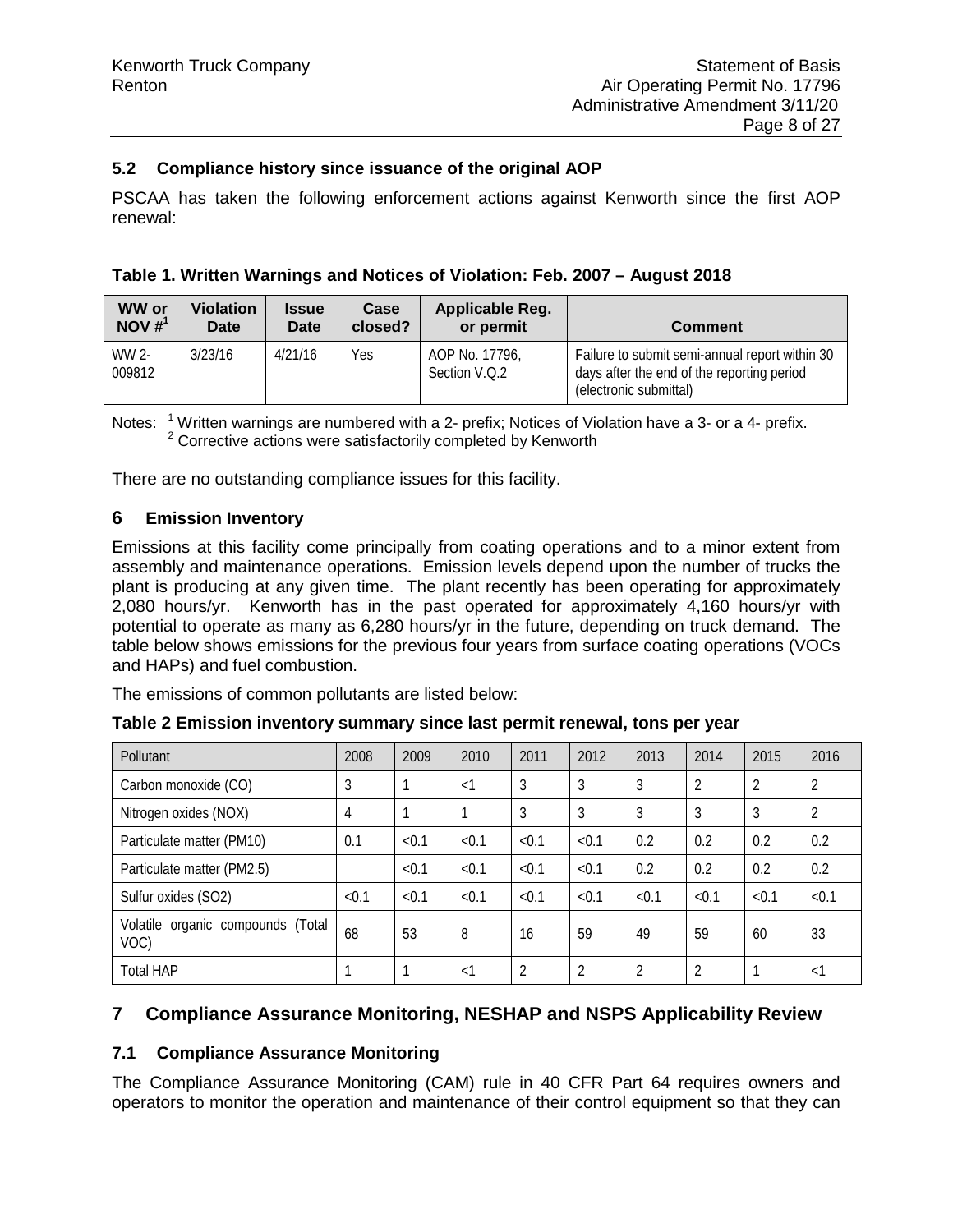evaluate the performance of their control devices and report whether or not their facilities meet established emission standards. If owners and operators of these facilities find that their control equipment is not working properly, the CAM rule requires them to take action to correct any malfunctions and to report such instances to the appropriate enforcement agency (i.e., State and local environmental agencies). Additionally, the CAM rule provides some enforcement tools that will help State and local environmental agencies require facilities to respond appropriately to the monitoring results and improve pollution control operations.

The CAM rule applies at major sources with emission units that have control devices, and emissions from the emission unit could exceed 100 tons per year if the control device was not operated. On August 24, 2004, Kenworth submitted an analysis to the Agency as part of their Title V permit renewal application. The only pollutant with a control device would be particulate matter emitted from the spray coating operations. Kenworth evaluated potential to emit for particulate matter from each emission unit and found that CAM was not applicable since emissions could not exceed 100 tons per year.

# **7.2 NESHAP Applicability**

As part of the renewal process, the Agency reviewed federal National Emissions Standards for Hazardous Air Pollutants (NESHAPs) that might apply to this facility to determine applicability. A summary of the review is included below:

#### **7.2.1 NESHAP: Stationary Reciprocating Internal Combustion Engines (40 CFR 63 Subpart ZZZZ)**

The facility currently operates two diesel-fueled emergency generators. Both were installed prior to 1994 (existing engines). The generators are subject to the Reciprocating Internal Combustion Engines (RICE) NESHAP with applicable requirements listed in Conditions 2.44 through 2.59 of the operating permit. This includes the work practice standards identified in Table 2d of the NESHAP, the requirement to operate the generator in a manner consistent with safety and good air pollution control practices for minimizing emissions, and the requirement to operate the generator according to manufacturer's emission-related written instructions. Since these are emergency generators, there are also requirements to track hours of operation and limit hours of non-emergency operations. In accordance with 40 CFR 63.6645(a)(5), the initial notification and notification of compliance are not required for existing emergency RICE.

#### **7.2.2 Inapplicable NESHAPs**

Other NESHAPs reviewed for potential applicability and determined to be inapplicable are listed below and included in Section 8 of the operating permit. This is not an exhaustive list of all NESHAPs but ones that might apply to this facility based on current operations.

| Regulation                                               | <b>Description</b>                                                                   | <b>Basis for Inapplicability</b>                                                                                                                                                                |
|----------------------------------------------------------|--------------------------------------------------------------------------------------|-------------------------------------------------------------------------------------------------------------------------------------------------------------------------------------------------|
| 40 CFR Part 60 Subpart MM                                | Performance<br>standards<br>automobile and light duty<br>surface coating operations. | for   No surface coating of automobiles or light duty trucks  <br>truck occurs at its facility and Kenworth would need to modify<br>this permit to do so.                                       |
| 40 CFR Part 60:<br>Subpart K<br>Subpart Ka<br>Subpart Kb | Standards of Performance for VOC<br>Storage Vessels                                  | Do not apply since Kenworth does not have any storage<br>tanks with a storage capacity of greater than 40 m <sup>3</sup><br>(10,568 gal) and will need approval to install any such<br>vessels. |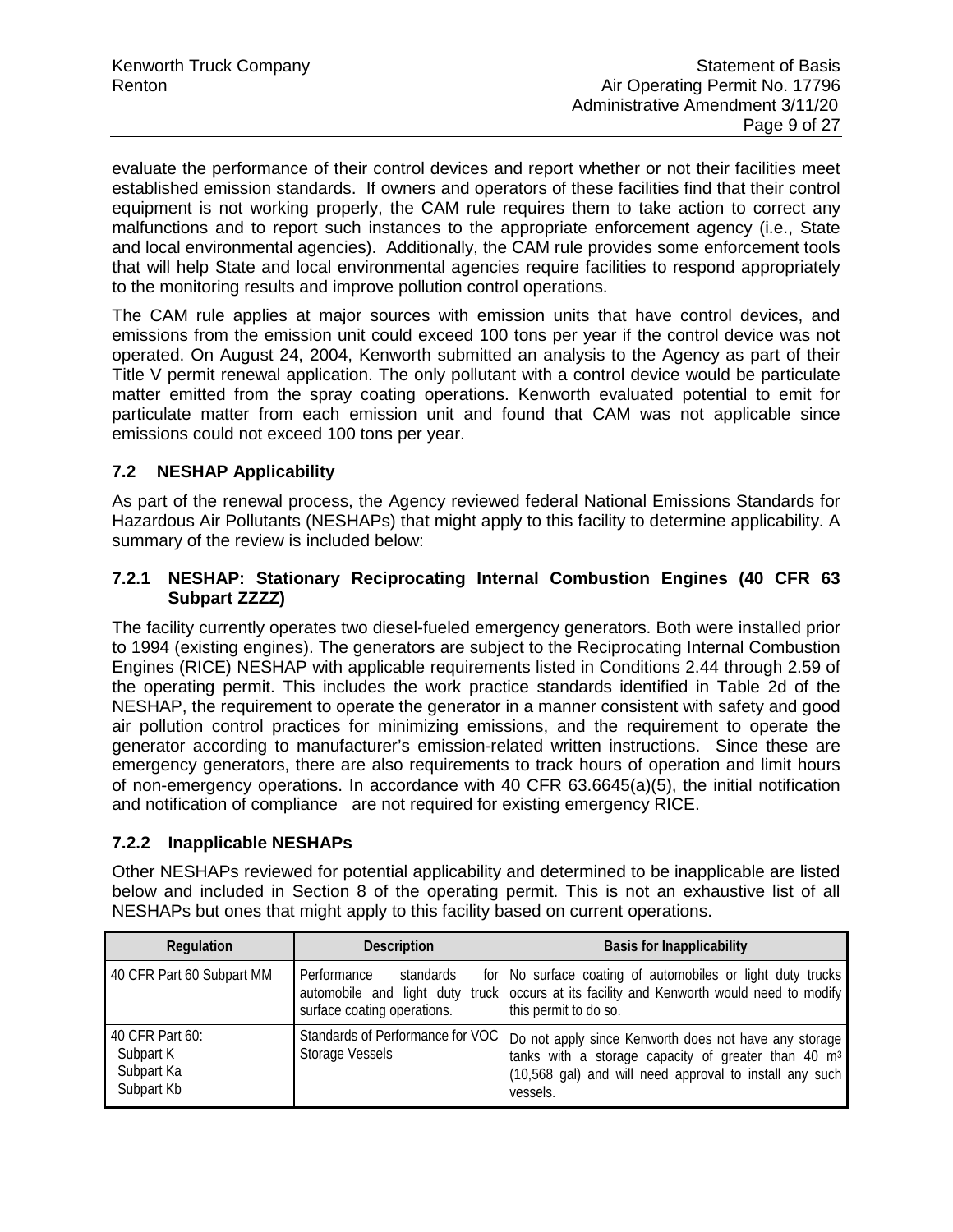| Regulation                                   | Description                                                                               | <b>Basis for Inapplicability</b>                                                                                                                                                                                                                                                                                                                                                                                                                                                                                                                                                                                                                                                        |
|----------------------------------------------|-------------------------------------------------------------------------------------------|-----------------------------------------------------------------------------------------------------------------------------------------------------------------------------------------------------------------------------------------------------------------------------------------------------------------------------------------------------------------------------------------------------------------------------------------------------------------------------------------------------------------------------------------------------------------------------------------------------------------------------------------------------------------------------------------|
| 40 CFR Part 63 Subpart<br><b>MMMM</b>        | Miscellaneous Metal Parts and<br>Products<br>Surface<br>Coating<br>NESHAP.                | Kenworth is subject to a federally enforceable order,<br>PSCAA General Regulatory Order No. 11587 dated<br>1/16/18 that limits its emissions of hazardous air pollutants<br>(HAPs). The order limits HAP emissions to less than major<br>source thresholds.                                                                                                                                                                                                                                                                                                                                                                                                                             |
| 40 CFR Part 63 Subpart PPPP                  | Plastic Parts Surface<br>Coating<br>NESHAP.                                               | Kenworth is subject to a federally enforceable order,<br>PSCAA General Regulatory Order No. 11587 dated<br>1/16/19 that limits its emissions of hazardous air pollutants<br>(HAPs). The order limits HAP emissions to less than major<br>source thresholds.                                                                                                                                                                                                                                                                                                                                                                                                                             |
| 40 CFR<br>Part 63<br>Subpart<br><b>DDDDD</b> | Industrial,<br>Commercial,<br>and<br>Institutional Boilers and Process<br>Heaters NESHAP. | Kenworth is subject to a federally enforceable order,<br>PSCAA General Regulatory Order No. 11587 dated<br>1/16/19 that limits its emissions of hazardous air pollutants<br>(HAPs). The order limits HAP emissions to less than major<br>source thresholds.                                                                                                                                                                                                                                                                                                                                                                                                                             |
| 40 CFR Part 63 Subpart IIII                  | and Light Duty<br>Trucks<br>Auto<br><b>Surface Coating NESHAP</b>                         | No surface coating of automobiles or light duty trucks<br>occurs at its facility and Kenworth would need to modify<br>this permit to do so.<br>Kenworth is subject to a federally enforceable order,<br>PSCAA General Regulatory Order No. 11587 dated<br>1/16/19 that limits its emissions of hazardous air pollutants<br>(HAPs). The order limits HAP emissions to less than major<br>source thresholds.                                                                                                                                                                                                                                                                              |
| 40 CFR Part 63 Subpart<br>CCCCCC             | Dispensing<br>Facilities<br>Gasoline<br>(Area Source) NESHAP                              | Kenworth does not dispense gasoline                                                                                                                                                                                                                                                                                                                                                                                                                                                                                                                                                                                                                                                     |
| 40 CFR Part 63 Subpart<br>XXXXXX             | Metal Fabrication and<br>Finishing<br>(Area Source) NESHAP                                | Per the 63.11522 definition of "primarily engaged" (e.g.<br>"where this production represents at least 50% of the<br>production at a facility") and according to 63.11514,<br>Kenworth is not subject to this subpart because Kenworth<br>is not primarily engaged in any of the applicable source<br>The applicable source categories are: the<br>categories.<br>operation of metal fabrication and finishing of Electrical<br>and Electronic Equipment; Metal Products; Plate Work<br>(Boilers);<br>Structural Metal<br>Manufacturing;<br>Heating<br>Equipment; Industrial Machinery and Equipment; Iron and<br>Steel Forging; Primary Metal Products; and Valves & Pipe<br>Fittings. |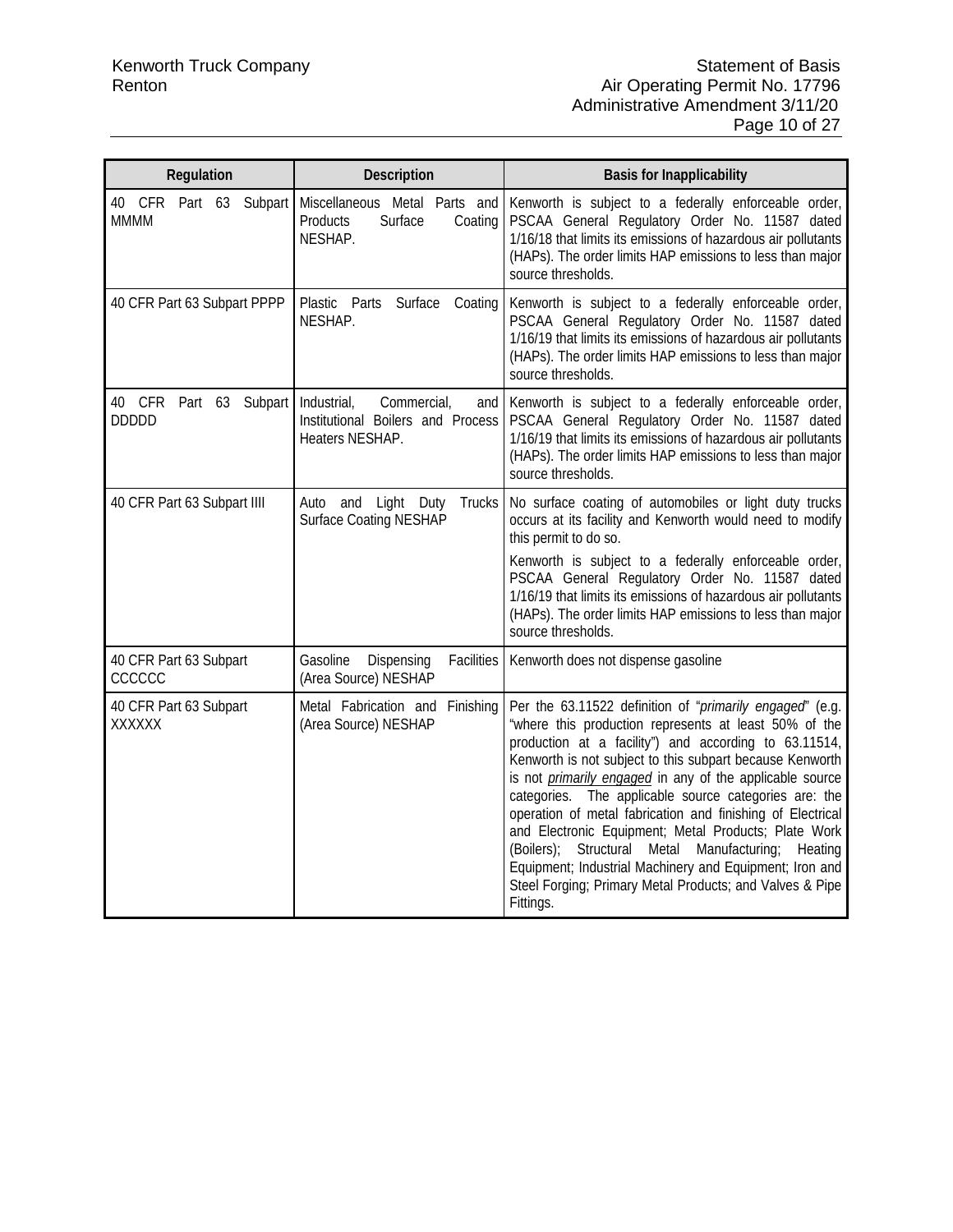| Regulation                              | <b>Description</b>                                                                        | <b>Basis for Inapplicability</b>                                                                                                                                                                                                                                                                                                                                                                                                                                                                                                                                                                                             |
|-----------------------------------------|-------------------------------------------------------------------------------------------|------------------------------------------------------------------------------------------------------------------------------------------------------------------------------------------------------------------------------------------------------------------------------------------------------------------------------------------------------------------------------------------------------------------------------------------------------------------------------------------------------------------------------------------------------------------------------------------------------------------------------|
| 40 CFR Part 63 Subpart<br><b>HHHHHH</b> | Paint Stripping and Miscellaneous<br>Surface Coating Operations at<br>Area Sources NESHAP | Kenworth is not involved in the activities listed in 63.11169<br>and does not perform the activities listed in 63.11170.<br>Kenworth does not perform paint stripping<br>operations that involve the use of chemical<br>strippers that contain MeCl.<br>Kenworth does not perform autobody refinishing<br>operations. Kenworth is an Original Equipment<br>Manufacturer and a vehicle assembly plant. Per<br>the 63.11180 definition of "Motor vehicle and<br>mobile equipment surface coating," spray<br>coating operations at Kenworth are not included<br>in the Subpart because Kenworth is a vehicle<br>assembly plant. |
|                                         |                                                                                           | Kenworth does not spray apply coatings containing the<br>target HAPs to parts that are not motor vehicles or mobile<br>equipment.                                                                                                                                                                                                                                                                                                                                                                                                                                                                                            |

# **7.3 NSPS**

As part of the renewal process, the Agency reviewed federal New Source Performance Standards (NSPS) that might apply to this facility to determine applicability. A summary of the review is included below:

#### **7.3.1 Standards of Performance for Stationary Compression Ignition Internal Combustion Engines (40 CFR Part 60, Subpart IIII)**

The provisions of the NSPS apply to owners or operators of stationary compression ignition (CI) internal combustion engines (ICE) that commence construction after July 11, 2005 where the stationary CI ICE are manufactured after April 1, 2006. The permittee does not operate any engines that meet these criteria. If new engines are installed, they would be required to meet the requirements in the NSPS so it is not listed as an inapplicable requirement.

# **8 Explanation of Applicable Requirements Tables and Compliance Methods**

Applicable requirements are listed in several sections of this operating permit as outlined below. The permit only lists the requirements that PSCAA has determined to be within the scope of the definition of "applicable requirements" under the operating permit program. Kenworth is legally responsible for complying with all applicable requirements of the operating permit as well as other requirements that do not fit the definition of "applicable requirements" found in Chapter 173-401 Washington Administrative Code (WAC). Some of the applicable requirements contain terms or monitoring, maintenance and recordkeeping conditions that require detailed explanation in this statement of basis. The specific requirements are listed below, along with any necessary explanations in monitoring, maintenance, and recordkeeping conditions.

Applicable requirements that are not ongoing are not included in the permit because they are not in effect during the term of the permit (a.k.a. "obsolete"). However, these requirements are addressed here in the statement of basis.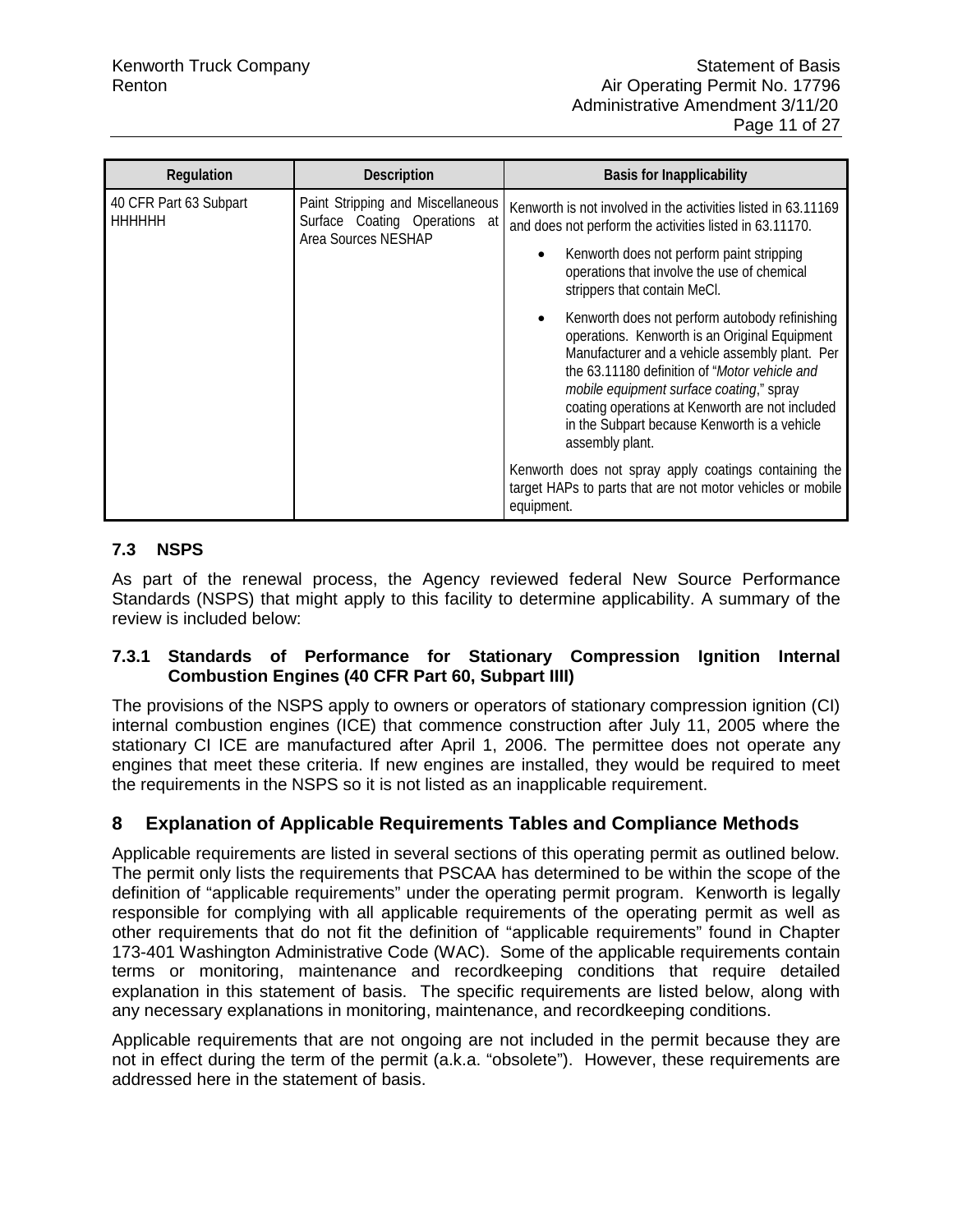#### **8.1 Requirement Tables**

Sections 1 and 2 of the permit have applicable requirements set up in tables. Section 1 contains the requirements that apply facility-wide to all the emission units regulated by this permit. These requirements also apply to emission units identified in Section 2 of the permit. If the compliance method for any requirement in Section 1 is more extensive for a specific emission unit, that requirement is repeated in Section 2 of the permit with the additional monitoring, maintenance and recordkeeping requirements.

The tables list the citation for the "enforceable requirement" and the adoption or effective date in the second column. In some cases, the effective dates of the "Federally Enforceable" requirement and the "*State Only*" requirement are different because either the state (or local authority) has not submitted the regulation to the Environmental Protection Agency (EPA) for approval into the State Implementation Plan (SIP), or the state (or local authority) has submitted it and the EPA has not yet approved it. "*State Only*" adoption dates are in italicized font, and shall be understood to include Ecology and PSCAA. When the EPA does approve the new requirement into the SIP, the old requirement will be automatically replaced and superseded by the new requirement. The new requirement will be enforceable by the EPA as well as PSCAA from the date that it is adopted into the SIP, and the old requirement will no longer be an applicable requirement. Some requirements in WAC 173-400-040 may be deleted from PSCAA SIP if it is determined there is a corresponding rule being implemented by PSCAA that applies only to sources in our jurisdiction. In these cases, only the local rule will apply if EPA removes the requirement from the SIP. This is consistent with the language in the 12/29/12 version of WAC 173-400-020(1). "The provisions of this chapter shall apply statewide, except for specific subsections where a local authority has adopted and implemented corresponding local rules that apply only to sources subject to local jurisdiction as provided under RCW 70.94.141 and 70.94.331."

The requirement tables in Sections 1 and 2 also contain a brief description of the enforceable requirement. This description is not an enforceable condition. In the event of conflict or omission between the information contained in the brief description and the actual statute or regulation cited, the requirements and language of the actual statute or regulation cited shall govern. For more information regarding any of the requirements cited in the second column, refer to the actual requirements cited.

The "Compliance Method" listed in the tables refers to permit conditions below the tables that include monitoring, recordkeeping and reporting obligations the permittee must conduct to comply with the permit. Following the monitoring method is an enforceable requirement of this permit.

The "Reference Test Method" listed in the requirements table is the test method to be used when a source test is required to determine compliance. In some cases where the enforceable requirement does not cite a test method, one has been added. If a reference test method is not listed with the requirement, this means a test method is not applicable to the requirement. Reference Test Methods included in the permit are listed in Section 7 of the permit and include the applicable averaging period.

**Changes in AOP Renewal Process:** The AOP renewal reformats Sections 1 and 2 so that all facility-wide requirements and the corresponding compliance methods are in Section 1, and the emission unit specific requirements and corresponding compliance methods are in Section 2. The intent was to make it easier to connect the applicable requirement and the compliance method.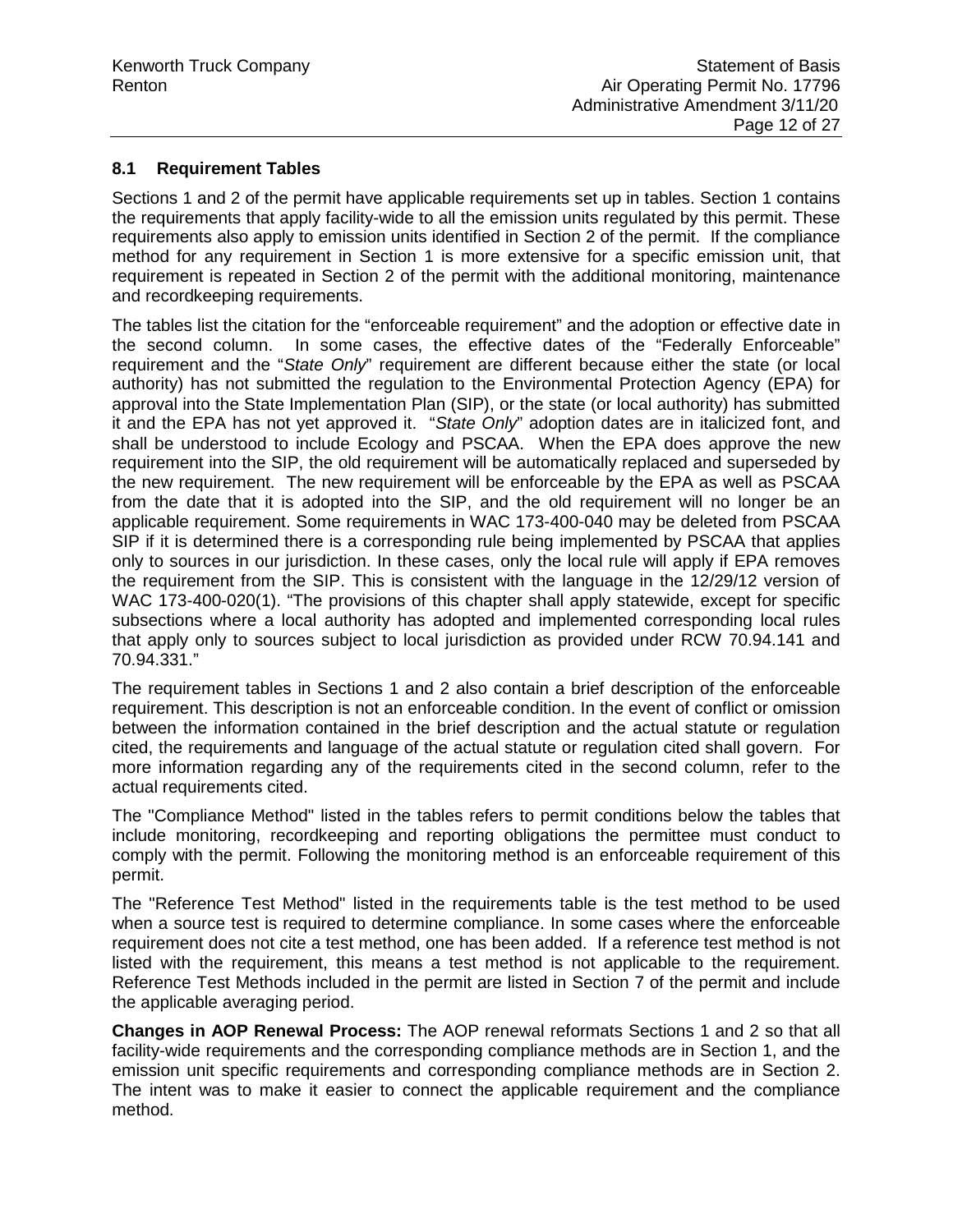#### **8.2 Compliance Methods**

As noted above, compliance methods listed in the enforceable requirements table are permit conditions listed below the tables. The compliance methods include monitoring, recordkeeping and reporting obligations specific to the requirement that will be used by the permittee in determining if they are in continuous or intermittent compliance. In some cases where the applicable requirement has little or no ongoing monitoring requirements, monitoring has been added. This is called "gapfilling" and is authorized under WAC 173-401-615(1)(b).

Whenever PSCAA uses a "gap-filling" monitoring method, we determine the monitoring frequency using criteria contained in EPA's April 30, 1999 Draft *Periodic Monitoring Technical Reference Document*. We consider "the five criteria" in determining how often the facility should perform a monitoring activity: hourly, once per shift, daily, weekly, monthly, quarterly, annually, or once per five-year permitting period. The five criteria are:

The five criteria are:

(1) Initial compliance. One source may have never violated a requirement, but it still applies. The next source, however, may really have to work to stay in compliance with the requirement. Walk-around inspections for fugitive emissions should be done more frequently at a steel mill than a truck assembly facility, for example.

(2) Margin of compliance. The monitoring method and frequency are designed so that the source will identify potential problems early and take corrective action before a violation occurs. The generic opacity limit on a fabric filter control device might be 20%, but a properly maintained baghouse should not have any visible emissions at all.

(3) Variability of process and emissions. A highly variable process may need more frequent watching than one that runs only intermittently, or one that runs continuously at an "easy" rate.

(4) Environmental impacts of problems. More frequent inspections would be required for a process for which a maintenance problem is likely to result in emissions that would have a significant environmental impact.

(5) Other technical considerations. The facility is required to periodically inspect and perform routine maintenance on all equipment in accordance with an acceptable operation and maintenance (O&M) Plan. What technical aspects of the equipment under consideration would influence inspection frequency above and beyond O&M Plan requirements? Usually it is sufficient to operate and maintain (and monitor) equipment in accordance with manufacturer's instructions.

#### **9 General Facility-wide Emission Limits**

#### **9.1 RACT Requirement (Condition 1.1)**

In the SIP approved version of WAC 173-400-040, the first paragraph specifies requirements when two or more emission units are connected to a common stack. It also specifies all emission units are required to use reasonably available control technology (RACT). This same language is included in the current version of WAC 173-400-040(1), but is a State Only requirement.

Since there are no emission units at the facility that are connected to a common stack, the portion of the description has been removed to avoid confusion. There is no monitoring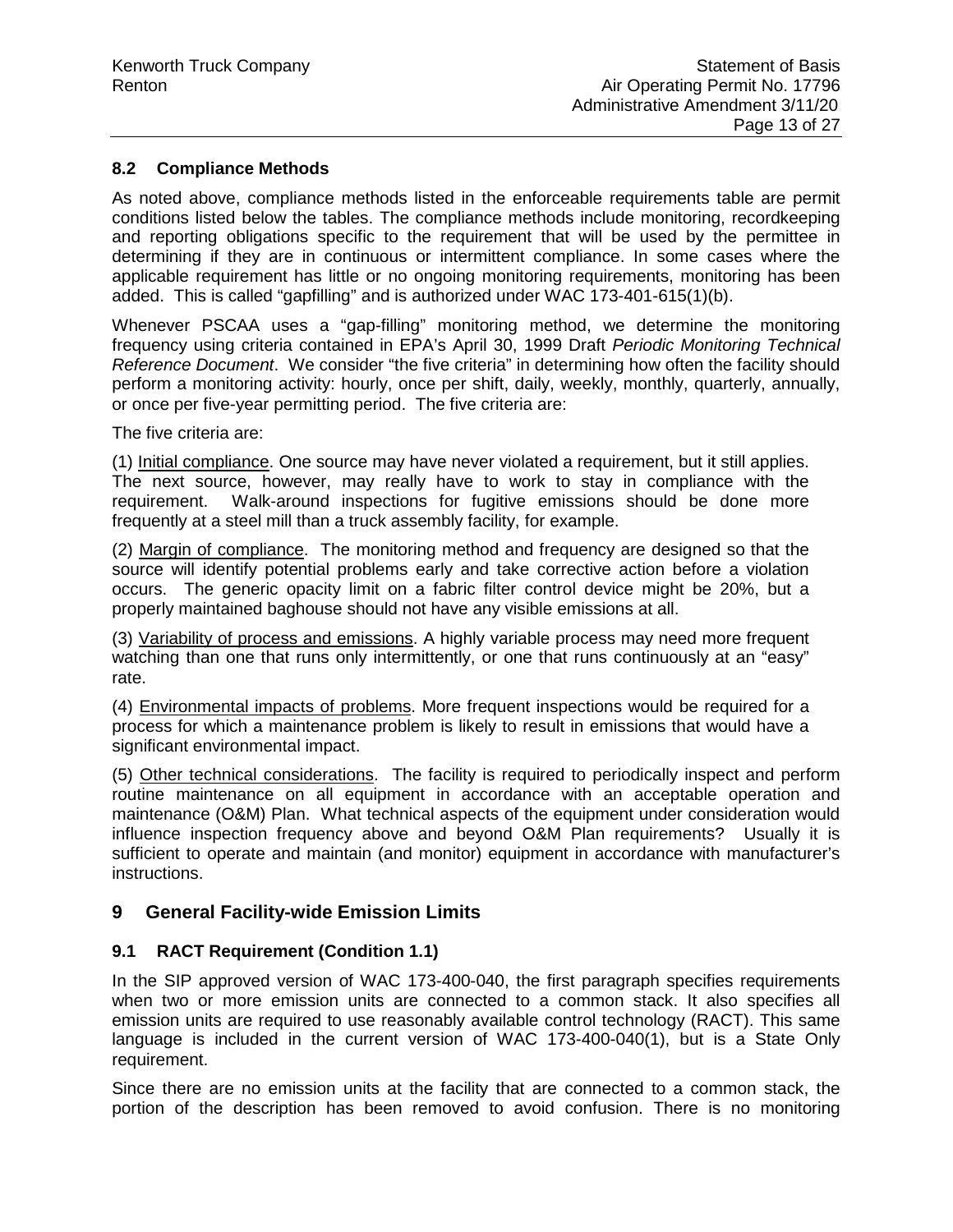required. Condition 6.16 of the permit specifies that in accordance with WAC 173-401-605(3), emission standards and other requirements contained in rules or regulatory orders in effect at the time of this operating permit renewal shall be considered RACT for purposes of permit renewal.

**Changes in the AOP Renewal:** The requirement paraphrase no longer has the first paragraph regarding emission units at the facility that are connected to a common stack. As noted above, this does not pertain to operations at Kenworth.

### **9.2 Opacity Standards (Condition 1.2)**

Both WAC 173-400-040(1) and PSCAA Regulation I, Section 9.03 standards are 20% opacity and apply to all stationary sources. There are two versions of Regulation I, Section 9.03: the federally enforceable, SIP-approved version and the "*STATE ONLY*," non-SIP-approved version. There is also an older version of WAC 173-400-040(1) that is currently in the PSCAA SIP. Once EPA deletes the 9/20/93 version of WAC 173-400-040(1) from the PSCAA SIP, only the 3/25/04 version of Reg. I, Section 9.03 will apply since Regulation I, Section 9.03 is a corresponding local rule in accordance with WAC 173-400-020(1)*.*

The compliance method is included in Condition 1.16 and requires quarterly visual inspections of all emission points at Kenworth, with the source taking corrective action or using the reference test method, Ecology Method 9A, to determine opacity if any visible emissions are noted. Based on a review of the facility activities, including compliance evaluations, the basis for quarterly monitoring is still valid and the permit renewal retains the same monitoring requirements.

**Changes in the AOP Renewal:** The monitoring method and frequency for the opacity monitoring has not changed, but the recordkeeping requirements have been included in the compliance method and language has been added to make it clear that failure to implement one of the response actions must be reported as a deviation. This reflects updated permit language being used by the Agency.

#### **9.3 Particulate Matter Standards (Conditions 1.3 through 1.6)**

#### **9.3.1 General Process Units**

PSCAA Regulation I, Section 9.09 limits particulate emissions to 0.05 grain per dry standard cubic foot (gr/dscf) from equipment used in a manufacturing process. WAC 173-400-060 limits particulate emissions to 0.1 gr/dscf from general process units. Once EPA deletes the 3/22/91 version of the WAC from the PSCAA SIP, only Regulation I, Section 9.09 will apply since Regulation I, Section 9.09 is a corresponding local rule in accordance with WAC 173-400- 020(1).

The monitoring method is based on the fact that particulate emissions less than 0.05 gr/dscf usually do not result in visible emissions and, therefore, the permit requires the same monitoring method at the same frequency as the opacity requirements in Requirement 1.2. The emission units that are general process units are unlikely to generate particulate matter emissions above this grain loading standard if operating as permitted. Surface preparation areas, including overspray from sanding and touch-up painting, generate fine particulate emissions in the form of fiberglass dust as the truck body parts are sanded. All such activities are done in enclosed areas that are vented to high-efficiency filters, maintained in accordance with the facility O&M Plan. Catastrophic failure of a dust collector or spray booth filtration system might cause a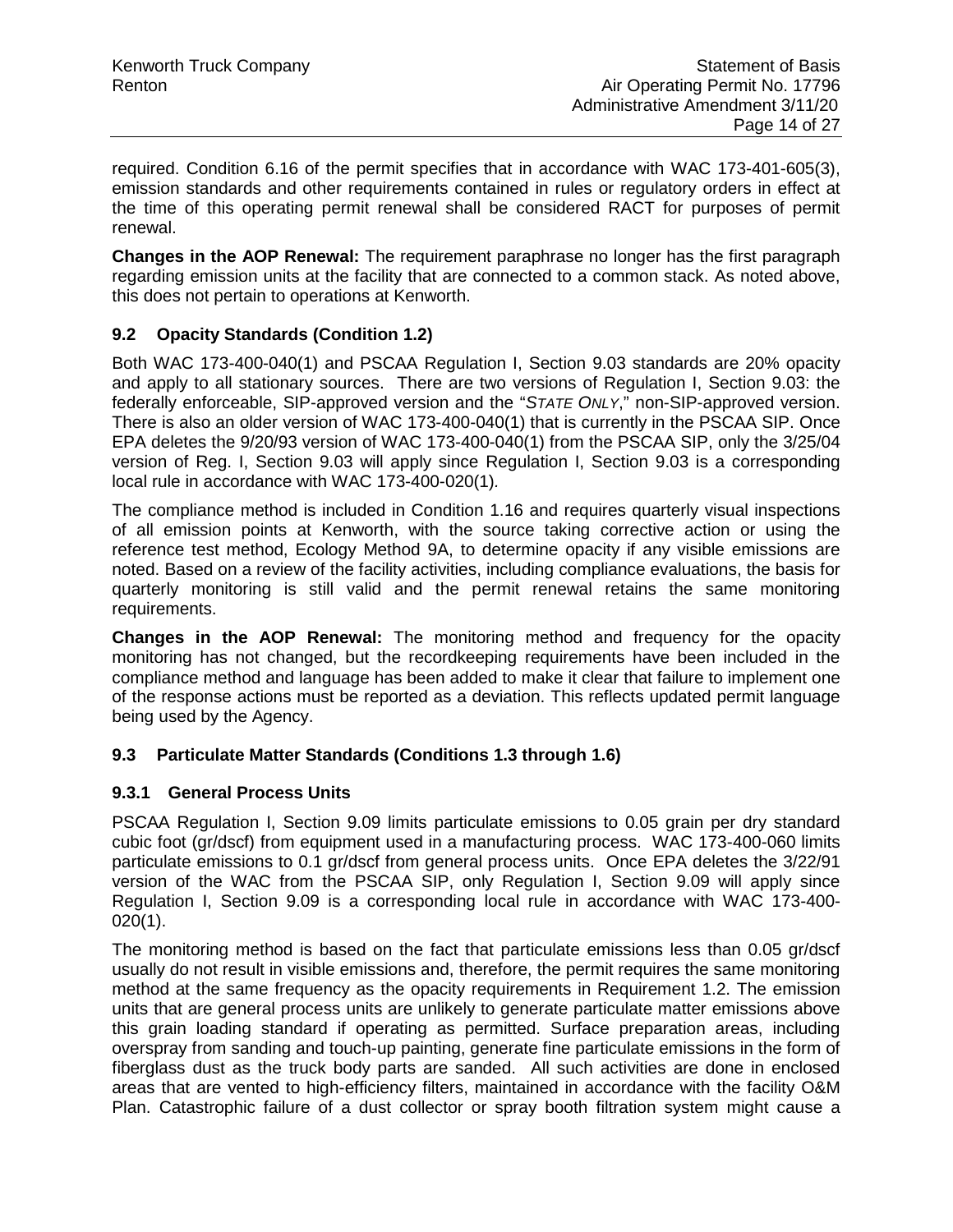deviation of the particulate standard, but additional monitoring is required for these emission units.

**Changes in the AOP Renewal:** The monitoring method and frequency has not changed, but the recordkeeping requirements have been included in the compliance method and language has been added to make it clear failure to implement one of the response actions must be reported as a deviation. This reflects updated permit language being used by the Agency.

#### **9.3.2 Combustion Sources**

PSCAA Regulation I, Section 9.09 limits particulate emissions to 0.05 gr/dscf corrected to 7% oxygen from fuel burning equipment (i.e., equipment that produces hot air, hot water, steam, or other heated fluids by external combustion of fuel) combusting natural gas. WAC 173-400- 050(1) limits particulate emissions to 0.1 gr/dscf corrected to 7%  $O<sub>2</sub>$  from combustion units (Applies to units using combustion for waste disposal, steam production, chemical recovery or other process requirements; but excludes outdoor burning). Kenworth does not have any emission units to which this requirement can be applied, but it is a requirement that applies to all industrial facilities, statewide. Once EPA deletes the 3/22/91 version of the WAC from the PSCAA SIP, only Regulation I, Section 9.09 will apply since Regulation I, Section 9.09 is a corresponding local rule in accordance with WAC 173-400-020(1).

All the fuel burning equipment emission units at the facility burn natural gas, although they could burn propane, butane or liquid natural gas. These fuels have very low particulate matter emissions when maintained and operated in good working order and should not have visible emissions. Therefore, the Agency has determined that the same compliance method as is used for particulate matter standards for general process units is adequate – quarterly opacity monitoring.

**Changes in the AOP Renewal:** The existing permit refers to general facility-wide inspections, but these do not specifically address visible emissions or opacity. Therefore, the AOP renewal now refers to the quarterly opacity monitoring for the compliance method for this requirement. The recordkeeping requirements have been included with the compliance method and language has been added to make it clear that failure to implement one of the response actions must be reported as a deviation. This reflects updated permit language being used by the Agency.

#### **9.4 Fugitive Emissions (Conditions 1.7 and 1.8)**

The fugitive dust requirements are addressed in Regulation I, Section 9.15 and WAC 173-400- 040(3) and (8). PSCAA Regulation I, Section 9.15 and WAC 173-400-040(3) and (8) all require reasonable precautions to minimize or prevent fugitive emissions. PSCAA's rule also describes specific examples of reasonable precautions. The current version of Regulation I Section 9.15 is federally enforceable. Once EPA deletes the 9/20/93 version of WAC 173-400-040(8) from the PSCAA SIP, only Reg. I, Section 9.15 will appl*y* since Regulation I, Section 9.15 is a corresponding local rule in accordance with WAC 173-400-020(1). Changes to the state regulation have caused WAC 173-400-040(3) to be renumbered as WAC 173-400-040(4). The current version of WAC 173-400-040(4) has a different date than the federally enforceable version in the SIP. WAC 173-400-040(4)(a) (7/1/16) will become federally enforceable upon adoption into the SIP and will replace the 9/20/93 version of WAC 173-400-040(3). However, there are no substantive difference in the fugitive dust requirements for the SIP and *State only*  versions of the rule. Facility-wide inspections and complaint response are sufficient to monitor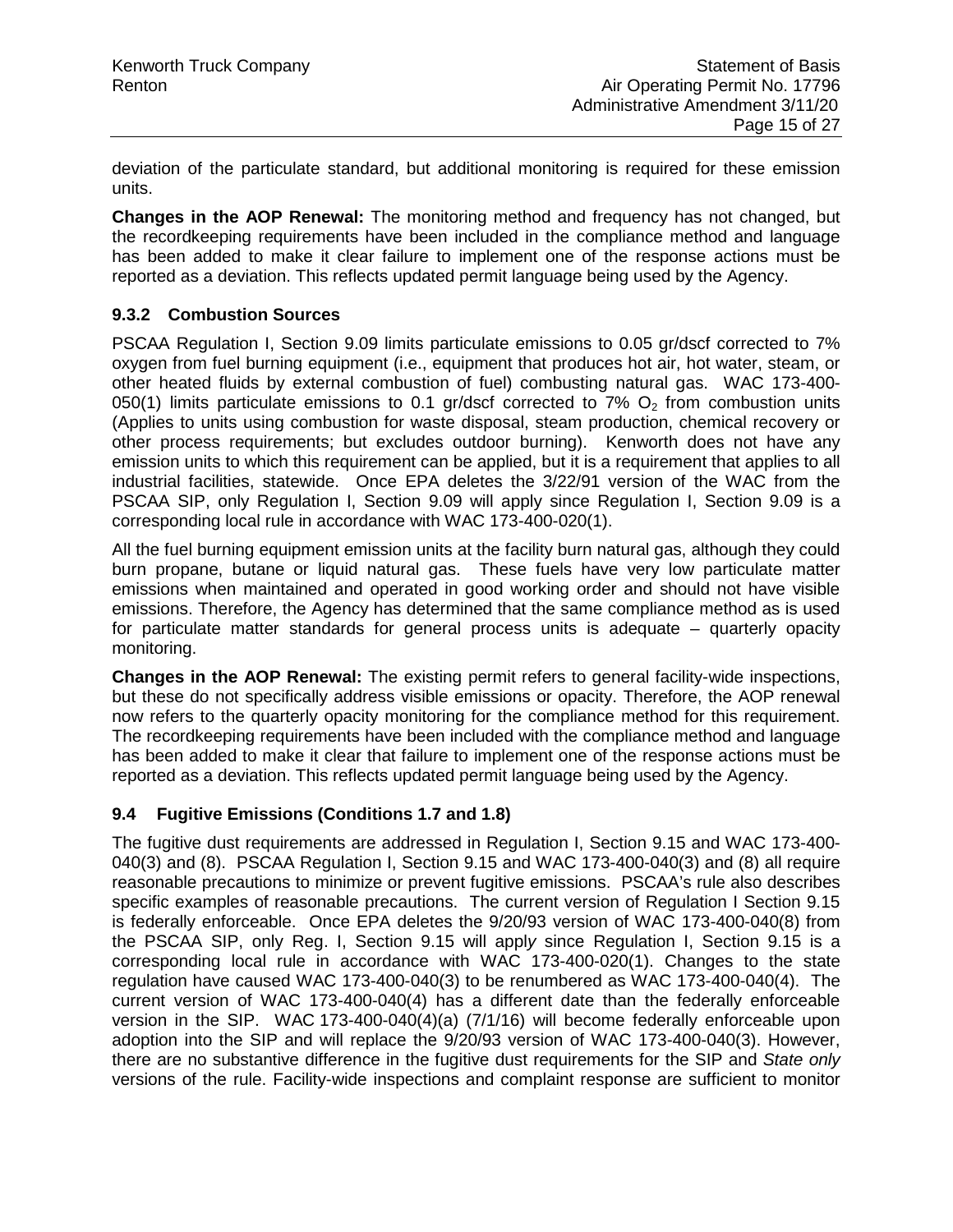for changes that would cause a fugitive emission or unexpected buildup of dust on the roadways and parking lots.

**Changes in the AOP Renewal:** The monitoring method and frequency has not changed, but the language has been updated to reflect the updated format. For facility-wide inspections, Kenworth is required to examine/inspect the same elements as is currently required. For both the facility-wide inspections and complaint response, recordkeeping requirements have been included in the compliance methods and language has been added to make it clear failure to implement one of the response actions must be reported as a deviation. This reflects updated permit language being used by the Agency.

#### **9.5 Health, Welfare and Nuisance Standards (Conditions 1.9, 1.10 and 1.11)**

PSCAA Regulation I, Section 9.11 and WAC 173-400-040(5) are similar requirements that address emissions that may be environmentally detrimental or cause a nuisance. Although the permit lists all these requirements together, Kenworth must comply with each. Once EPA deletes the 9/20/93 version of WAC 173-400-040(5) from the PSCAA SIP, only Reg. I, Section 9.11 will appl*y* since Regulation I, Section 9.11 is a corresponding local rule in accordance with WAC 173-400-020(1). The monitoring method is based on responding to complaints and quarterly general inspections of the facility to identify any emissions that are likely to be injurious to human health, plant or animal life, or property, or that unreasonably interfere with enjoyment of life and property. Receiving complaints does not necessarily mean Kenworth is in violation of this requirement, but Kenworth has a responsibility to investigate complaints and take corrective action if necessary. PSCAA has not noted nor has PSCAA received complaints about Kenworth causing emissions that are likely to be injurious to health, plant or animal life, or property or that unreasonably interferes with enjoyment of life and property. Kenworth does not handle or process material that is likely to cause fugitive dust emissions.

The buildings at Kenworth are totally enclosed and all the roadways and parking lots are paved including a paved lot that is used for storage of plant equipment and truck trailers. PSCAA has never noted any fugitive dust emissions from the plant grounds. PSCAA has not received a verified complaint on the facility since 1996. Therefore, PSCAA has determined that the quarterly facility-wide inspections required in Condition 1.17 of the permit are sufficient to monitor for changes that would cause a fugitive emission or unexpected buildup of dust on the roadways and parking lots.

**Changes in the AOP Renewal:** The requirements in WAC 173-400-040(3) specifying Kenworth shall not deposit particulate matter beyond the property boundary in sufficient quantity to interfere unreasonably with the use and enjoyment of property has been included as a separate requirement. The monitoring method and frequency has not changed, but the language has been updated to reflect the updated format. For facility-wide inspections, Kenworth is required to examine/inspect the same elements as is currently required. For both the facility-wide inspections and complaint response, recordkeeping requirements have been included in the compliance methods and language has been added to make it clear failure to implement one of the response actions must be reported as a deviation. This reflects updated permit language being used by the Agency.

#### **9.6 SO2 Standard (Condition 1.12)**

Both PSCAA Regulation I, Section 9.07 and WAC 173-400-040(6) are equivalent requirements  $(SO<sub>2</sub>$  emissions not to exceed 1000 ppmv), except for the second paragraph of the WAC, which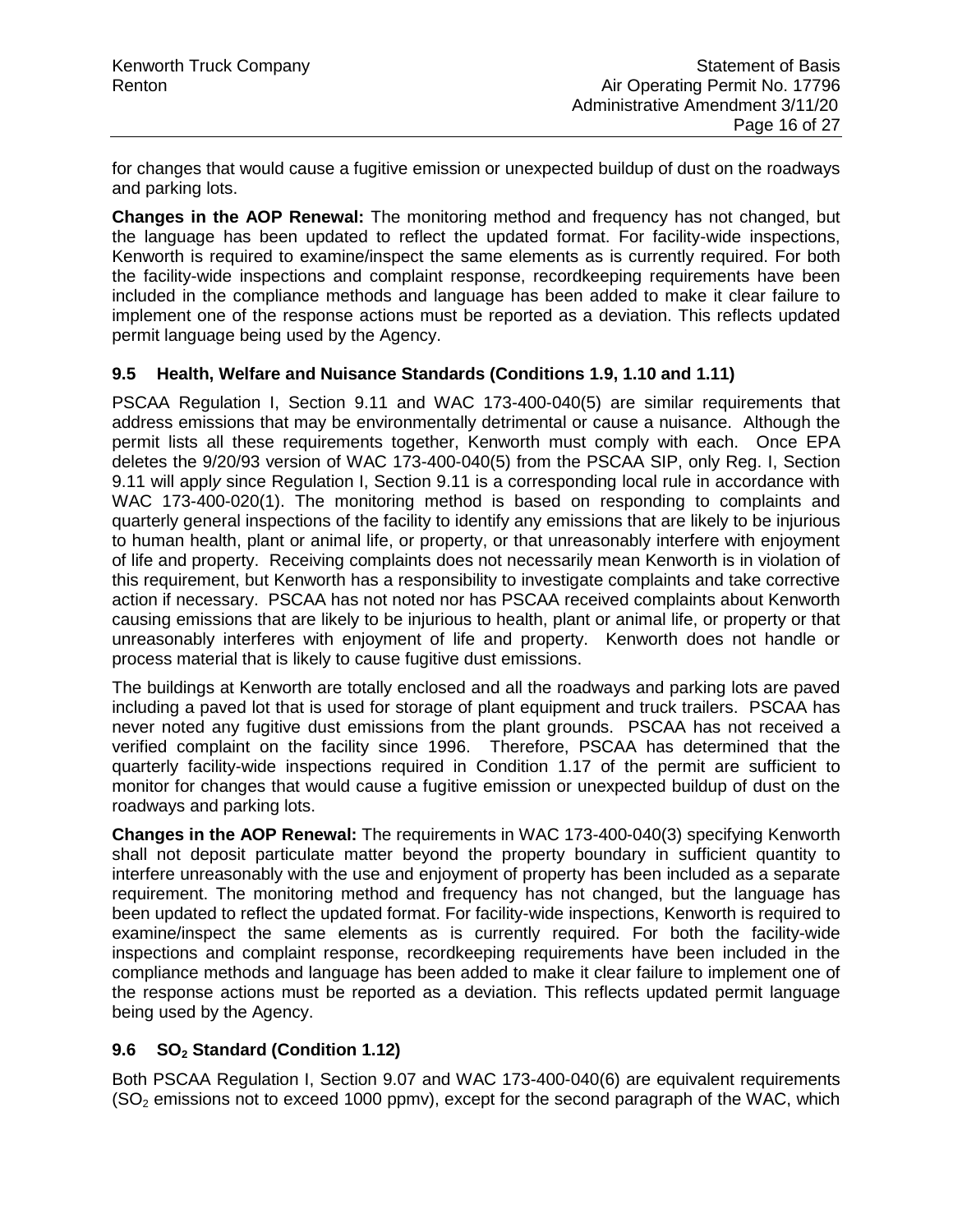is not in PSCAA regulation. That paragraph, which is not federally enforceable, allows for exceptions to this requirement if the source can demonstrate that there is no feasible method of reducing the  $SO<sub>2</sub>$  concentrations to 1000 ppm. Since PSCAA rules do not allow the exception, the second paragraph does not apply to Kenworth. Once EPA deletes the 9/20/93 version of the WAC from the PSCAA SIP, only Regulation I, Section 9.07 will apply since Regulation I, Section 9.07 is a corresponding local rule in accordance with WAC 173-400-020(1).

Kenworth burns primarily pipeline grade natural gas, and uses diesel only in their emergency generator and emergency fire pump. Based on the amount of sulfur in natural gas fuel, it has been shown that combustion units that are fired on natural gas cannot exceed the 1,000 ppm  $SO<sub>2</sub>$  limits. Diesel fuel used in the emergency engines would also not have high enough sulfur content to exceed these limits. Therefore, no additional monitoring is not required.

### **9.7 Hydrochloric Acid Standard (Condition 1.13)**

PSCAA Regulation I, Section 9.10 specifies that hydrochloric acid emissions shall not exceed 100 ppm (dry) corrected to 7%  $O<sub>2</sub>$  for combustion sources, including both internal and external combustion units. Since Kenworth burns only pipeline-grade natural gas and similar "clean" gaseous fuels allowed and diesel fuel, and the solvents used in the truck coatings and cleaning solvents contain no chlorine, the facility is incapable of violating the standard while complying with the other requirements in the permit. Therefore, the permit does not contain additional monitoring requirements.

### **9.8 Maintain Equipment in Good Working Order (Condition 1.14)**

PSCAA Regulation I, Section 9.20(b) requires Kenworth to maintain equipment or control equipment not subject to Section 9.20(a) in good working order. (Section 9.20(a) applies to sources that received a Notice of Construction Order of Approval under PSCAA Regulation I, Article 6. Since it applies to specific emission units, Section 9.20(a) requirements are included in Section 2 of the permit.) In the existing permit, monitoring was based on the minimum monitoring criteria for maintaining equipment in good working order. This monitoring method has been revised to refer to facility-wide monitoring and the facility Operation & Maintenance Plan requirements. The facility-wide inspections provide monitoring of the general effectiveness of Kenworth's Operation and Maintenance (O&M Plan). This general monitoring and compliance with the O&M Plan provides sufficient monitoring criteria to certify that the equipment has been maintained in good working order. However, PSCAA reserves the right to evaluate the maintenance of each piece of equipment to determine if it has been maintained in good working order.

#### **9.9 O&M Plan (Condition 1.15)**

In accordance with PSCAA Regulation I, Section 7.09(b), Kenworth is required to develop and implement an O&M Plan to assure continuous compliance with PSCAA Regulations I, II, and III. The requirement specifies that the Plan shall reflect good industrial practice, but does not define how to determine good industrial practice. To clarify the requirement, PSCAA added that, in most instances, following the manufacturer's operations manual or equipment operational schedule, minimizing emissions until the repairs can be completed and taking measures to prevent recurrence of the problem may be considered good industrial practice. This language is consistent with the Ecology requirement in WAC 173-400-101(4). PSCAA also added language establishing criteria for determining if good industrial practice is being used. These include, but are not limited to, monitoring results, opacity observations, review of operations and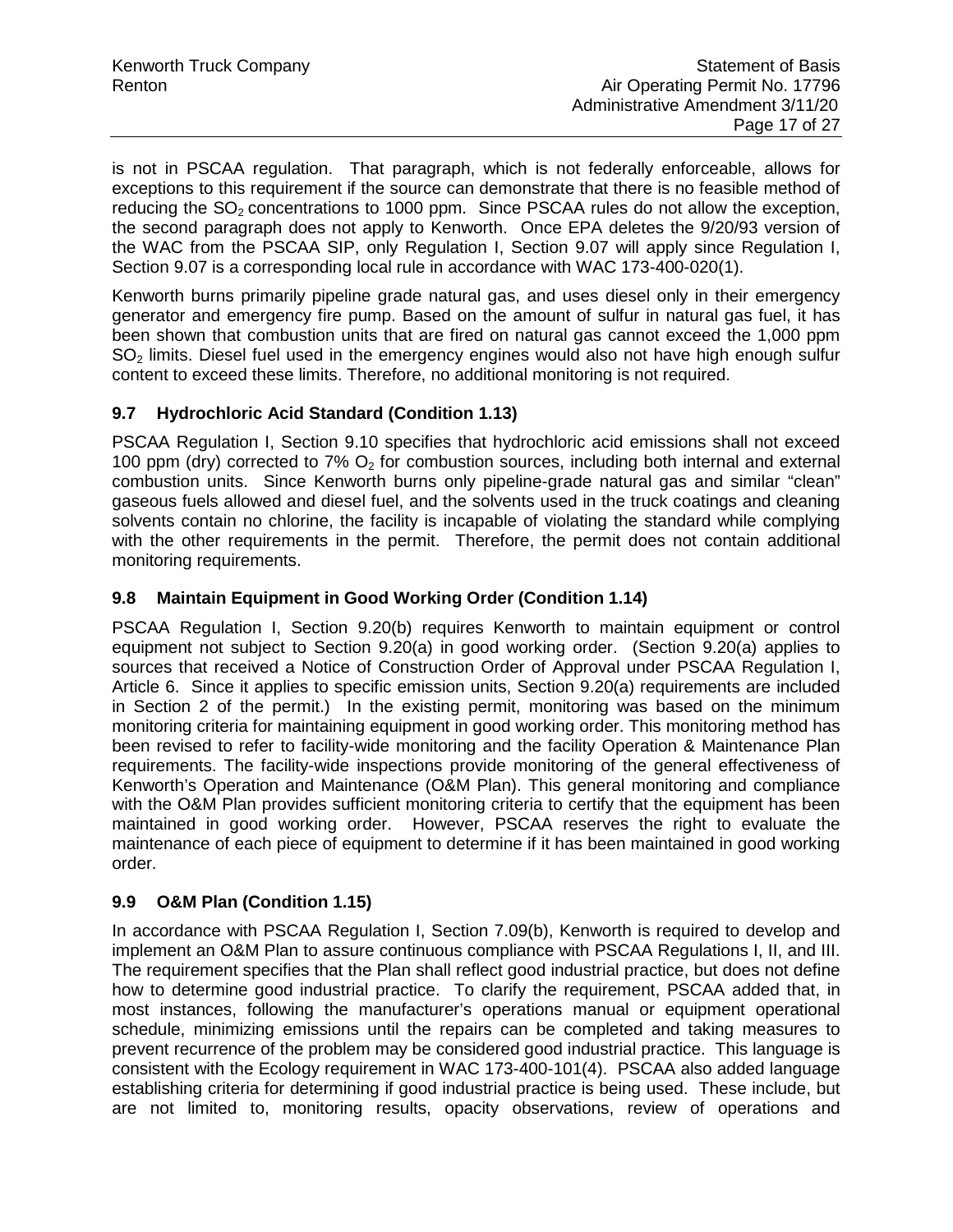maintenance procedures, and inspections of the emission unit or equipment. PSCAA added this wording in response to Washington State court decision, Longview Fibre Co. v. DOE, 89 Wn. App. 627 (1998), which held that similar wording was not vague and gave sufficient notice of the prohibited conduct.

PSCAA Regulation I, Section 7.09(b) also requires Kenworth to promptly correct any defective equipment. However, the underlying requirement in most instances does not define "promptly"; hence for significant emission units and applicable requirements that Kenworth has a reasonable possibility of violating or that a violation would cause an air quality problem, PSCAA added clarification that "promptly" usually means within 24 hours. For many insignificant emission units and equipment not listed in the permit, "promptly" cannot be defined because the emission sources and suitable pollution control techniques vary widely, depending on the contaminant sources and the pollution control technology employed. However, the permit identifies a means by which to identify if Kenworth is following good industrial practice.

As described in Condition 5.5, Kenworth must report to PSCAA any instances where it failed to promptly repair any defective equipment. In addition, Kenworth has the right to claim certain problems were a result of an emergency (Condition 5.13) or unavoidable (Conditions 5.14 – 5.18).

Following these requirements demonstrates that Kenworth has properly implemented the O&M Plan, but it does not prohibit PSCAA or EPA from taking any necessary enforcement action to address violations of the underlying applicable requirements after proper investigation.

# **10 Facility-wide VOC and HAP Emission Limits**

# **10.1 Plant-wide VOC Emission Cap (Condition 1.22)**

PSCAA Order No. 11587, Condition 1 imposes a VOC emission cap of 383 tons during any consecutive 12-month period. The compliance methods are listed in Conditions 1.26 through 1.28 and are consistent with Order of Approval No. 11587, Conditions 4, 6 and 11. It includes tracking usage and VOC content of all VOC-containing material, calculating VOC emissions and notifying the Agency if emissions exceed 345 tons during the previous consecutive 12-month period. Kenworth is allowed to utilize the definition of VOC in accordance with EPA requirements, when calculating VOC content of coatings as specified in Requirement No. 1.24, consistent with Condition 3 of Order 11587.

The calculation used for determining the VOC emissions is shown below. Using this calculation adequately demonstrates the facility is below VOC limit. However, if Kenworth notifies the Agency that they have exceeded 345 tons during the previous consecutive 12-month period, the Agency may require additional refinement of this calculation to verify it adequately characterizes emissions.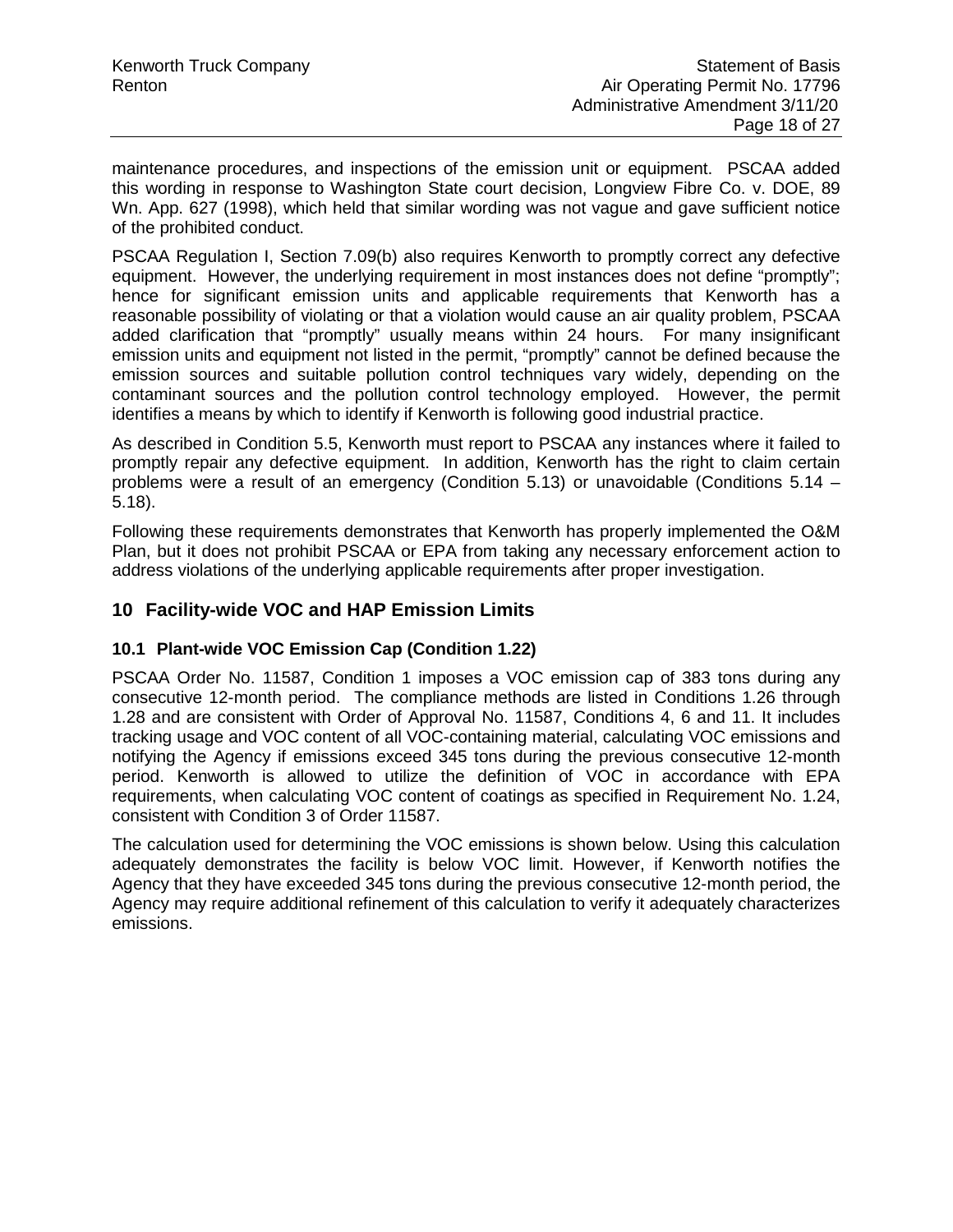lbs VOC emssions =  $\sum$  (lbs product purchased \* wt% VOC  $_{product}$ ) = (lbs VOC in Waste Liquid Paint) = (lbs VOC in Spent Gun Cleaner Solvent) lbs VOC in Waste Liquid Paint = (lbs Waste Liquid Paint Shipped \* wt%  $VOC_{W\!L\!P}$ ) + (lbs Waste Liquid Paint in Spent Gun Cleaner Solvent Shipped) lbs Waste Liquid Paint in Spent Gun Cleaner Solvent Shipped = (lbs Spent Gun Cleaner Solvent Shipped \* wt% Paint in SGCS \* wt% VOCwrn) lbs VOC in Spent Gun Cleaner Solvent = [(lbs Spent Gun Cleaner Solvent Shipped \*  $(1 - wt\% \text{ Paint in } SGCS)$  \* wt $\% \text{ VOC}_{\text{scr}}$ ] Where wt%  $VOC_{WLP} = 12$ month Avg. of wt%  $VOC_{value}$ And  $\mathbf{I}$ wt% Paint in SGCS =  $\frac{(\rho_{SGCS} - \rho_{GCS})}{(\rho_{SGCS} - \rho_{GCS})}$  $(\rho_{WLP} - \rho_{GCS})$ WLP = Waste Liquid Paint SGCS = Spent Gun Cleaner Solvent GCS = Gun Cleaner Solvent

#### **10.2 Plant-wide HAP Emissions Cap (Condition 1.23)**

PSCAA Order No. 11587, Condition 2 imposes a plant-wide hazardous air pollution (HAP) cap of 9.8 tons of any single HAP (such as toluene) and 24.5 tons of any combination of HAP during any consecutive 12-month period. The compliance method for this condition is contained in Conditions 1.29 – 1.31 of the AOP and consistent with Conditions 5, 6, and 11 of Order No 11587. It includes tracking usage and HAP content of all HAP-containing material, calculating HAP emissions and notifying the Agency if emissions exceed 9 tons during the previous consecutive 12-month period for a single HAP or 22.5 tons during the previous consecutive 12 month period for total HAP.

#### **10.3 Plant-wide Natural Gas Fuel Burning Limit (Condition 1.25)**

PSCAA Order No. 11587, Condition 8 imposes a plant-wide limit on consumption of natural gas. The compliance method for this condition is contained in Condition 1.32 of the AOP and consistent with Condition 9 of Order No 11587. It includes monitoring and recording usage of natural gas on a monthly basis.

#### **11 Emission Unit Specific Applicable Requirements**

Section 2 contains requirements that apply to emission units at the facility. A summary of the nine emission units is included in the front of Section 2 for information only. The description of the emission unit is also included above the requirements table for each emission unit. Emission units may be relocated throughout the site without modifying the operating permit. However, new source review requirements may apply if equipment is modified or reconstructed, or for the replacement or substantial alteration of control equipment (see Section 4 of this permit). The description of each emission unit has not been repeated in this Statement of Basis since it is included in the operating permit itself.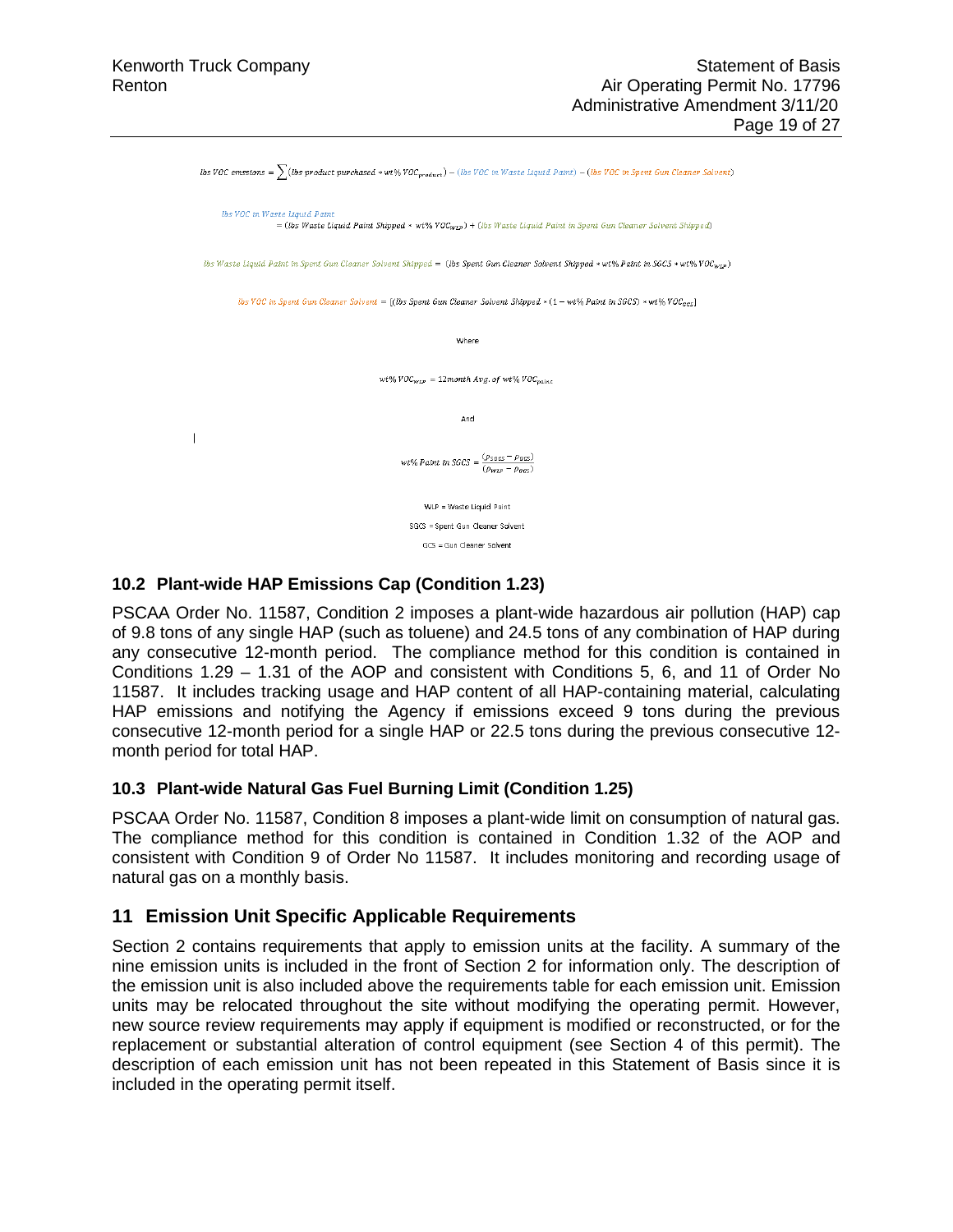### **11.1 Requirements that Apply to All Surface Coating Operations (Section 2.A)**

The general requirements that apply to indoor spray coating operations in Regulation I, Section 9.16 are included in Conditions 2.1 and 2.2. These include a list of activities that are exempt from the requirements and the general requirement which specifies it is unlawful to allow spraycoating inside a structure, or spray-coating of any motor vehicles or components, unless the spray-coating is conducted inside an enclosed spray area employing paint arresters or waterwash curtains to control overspray. All emissions must be vented through an unobstructed vertical exhaust vent. Kenworth is required to verify compliance with this requirement during their quarterly facility-wide inspections.

The VOC content limits in Order 11587 and PSCAA Regulation II, Section 3.04(a) are included in Conditions 2.3 and 2.4 and require that parts or components of vehicles (cars and trucks) be coated with compliant coatings. The applicable compliant coatings are identified in the regulation. Regulation II, Section 3.04(b) requirements for specialty coating are included in Condition 2.5. The compliance method to demonstrate compliance with VOC content limits is the Chemical Procurement Information Sheet System and Specialty Coating Tracking contained in Condition Nos. 2.7 and 2.8. These records are maintained for facility-wide usage and records are centrally located instead of being kept at each emission unit.

Note that activities not subject to new source review permitting requirements would not be subject to VOC content limits determined to be LAER. The language in Order 11587 was updated to clarify VOC limits in the Order do not apply to coatings applied with hand-held aerosol spray cans with one quart or less capacity or with air brush spray equipment with 0.5 to 2.0 CFM airflow and 2 fluid ounce or less cup capacity. However, this exclusion does not apply to VOC content limit in Regulation II, Section 3.04.

The requirements that apply to surface coating are listed in two sections. The first is facility-wide surface coating operations which apply to all emission units where surface coating and associated operations take place. Associated operations include, but are not limited to, prep work, solvent cleaning, coating and thinning operations. The second section includes limits that apply at the emission unit.

#### **11.2 Requirements that Apply to Specific Surface Coating Operations (Section 2.B)**

The operating permit separates the spray coating emission units into seven (7) individual emission units that correspond with work areas/processes at the Kenworth facility. Some requirements apply to activities in all 7 emission units, but are repeated in the requirements table at the request of Kenworth. The intent is to improve the ability to effectively implement the operating permit requirements by clearly listing which specific requirements apply to each emission unit. The requirements that apply to all emission units are summarized below and listed as applicable requirements in Tables 4 through 10 of the operating permit:

- When Kenworth performs VOC equipment clean-up, it must collect all clean-up solvent in closed containers in accordance with PSCAA Regulation II, Section 3.04(e).
- Pursuant to PSCAA Regulation II, Section 3.04(f), any VOC-containing materials such as clean-up rags shall be disposed of or stored in closed containers.
- This requirement to maintain all equipment in good working order in accordance with PSCAA Regulation I, Section 9.20.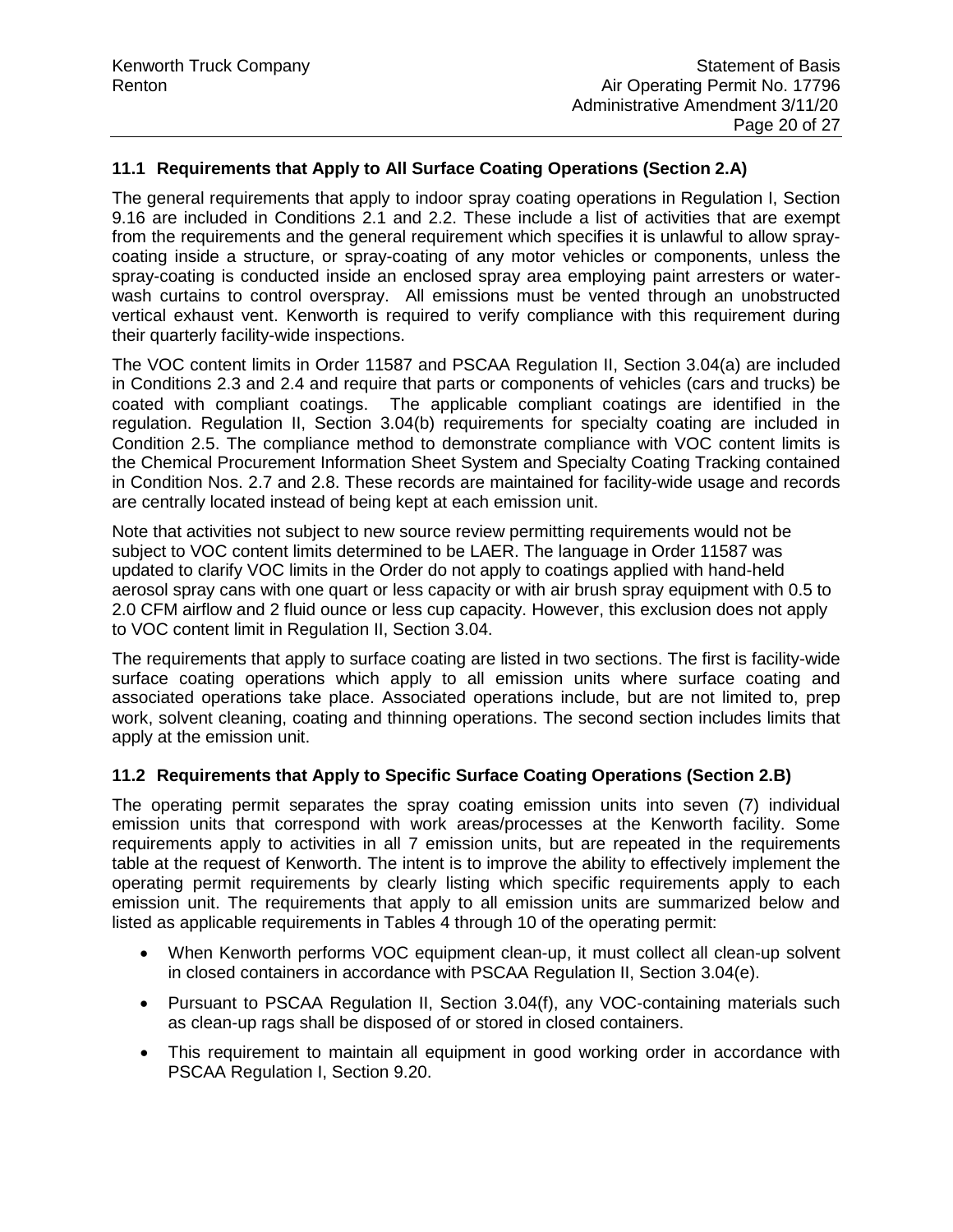Compliance methods for the requirements in Tables 4 through 10 of the operating permit are included below Table 10 in Conditions 2.36 through 2.38 and include spray coating inspections, work practice monitoring and spray coating training.

#### **11.2.1 Emission Unit No. 1: Assembly Operations: Highway And Off-Highway Trucks**

In addition to the general requirements listed in Section 11.2, PSCAA Regulation II, Section 3.04(d) is included in Condition 2.9 and requires Kenworth to employ HVLP or other high transfer efficiency spray methods listed in the rule. In this area, HVLP or airless guns can be used to apply an air-dried rubberized material to truck chassis. The material is low in VOC content (<3.5lbs/gal).

#### **11.2.2 Emission Unit No. 2: Materials Work**

This emission unit consists of activities associated with truck component fabrication but does not include operations that would require use of high transfer efficiency spray application. The general requirements in Section 11.2 apply.

This emission unit includes welding equipment and welding dust collectors that recirculate filtered air back into the factory. There is also one welding fume collector located in the Off-Highway area and one in the Maintenance area that are vented to the outside. The general particulate matter standard that applies to this activity is included in Section 2.15. The compliance method for dust collector inspections is included in Condition No. 2.39.

#### **11.2.3 Emission Unit No. 3: Surface Preparation: Truck Components**

This emission unit consists of activities associated with preparing truck components for coating operations but does not include operations that would require use of high transfer efficiency spray application. The general requirements listed in Section 11.2 apply.

Seven prep/sanding booths and the dust collector must be maintained in good working order per PSCAA Regulation I, Section 9.20 (Condition 2.20). In addition, the general particulate matter standard that applies to this emission unit is included in Section 2.19. The compliance method for dust collector inspections is included in Condition No. 2.39.

#### **11.2.4 Emission Unit No. 4: Coating Operations: Truck Components & Chassis**

This emission unit includes cleaning and surface coating activities of truck components. In addition to the general requirements listed in Section 11.2, PSCAA Regulation II, Section 3.04(d) is included in Condition 2.21 and requires Kenworth to employ HVLP or other high transfer efficiency spray methods listed in the rule.

#### **11.2.5 Emission Unit No. 5: Coating Operations: Truck Components**

This emission unit includes cleaning and surface coating activities of truck components. In addition to the general requirements listed in Section 11.2, PSCAA Regulation II, Section 3.04(d) is included in Condition 2.25 and requires Kenworth to employ HVLP or other high transfer efficiency spray methods listed in the rule.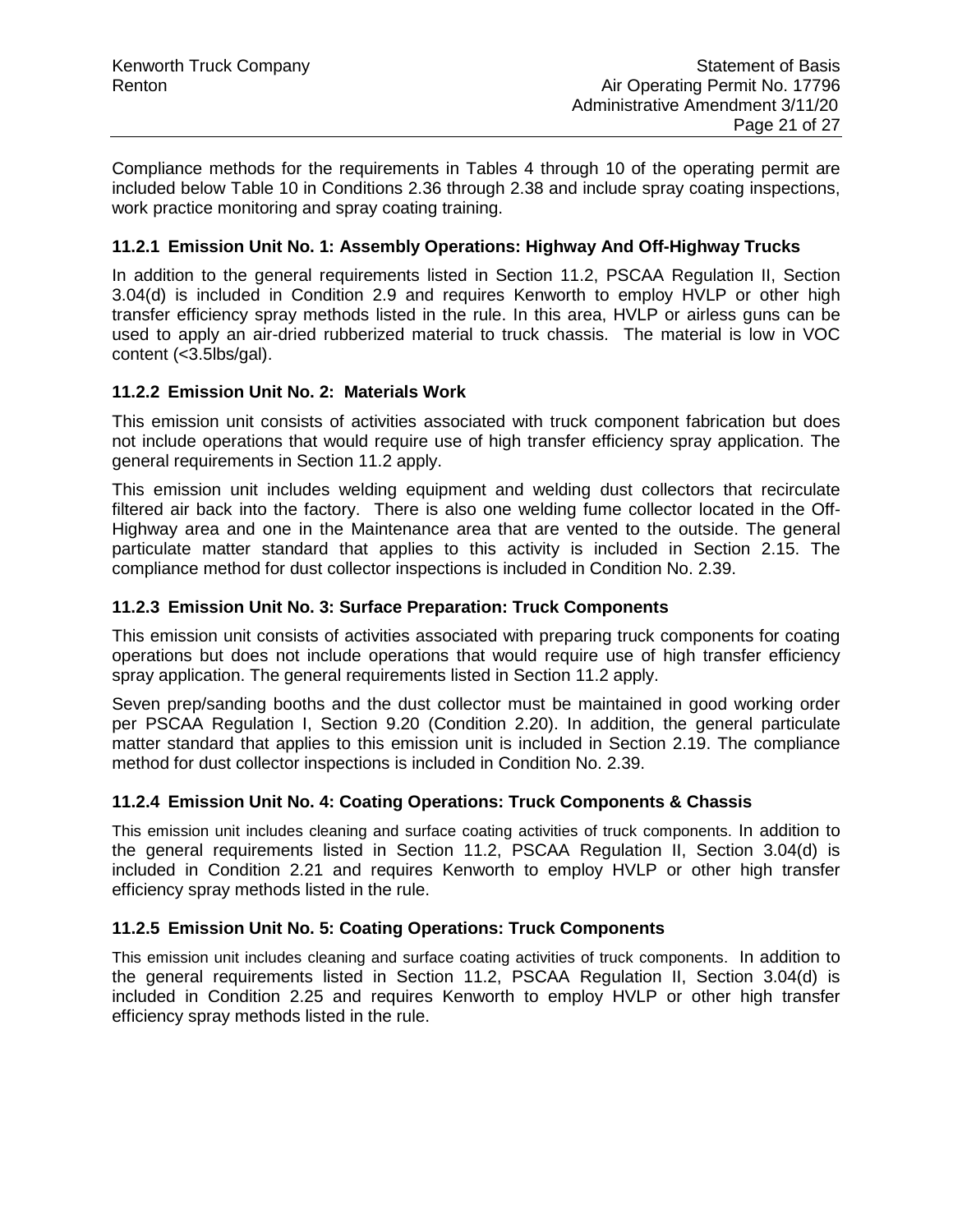#### **11.2.6 Emission Unit No. 6: Coating Operations: Highway and Off-Highway Trucks and Touch-Up**

This emission unit includes cleaning and surface coating activities of highway and off-highway completed trucks and truck components. In addition to the general requirements listed in Section 11.2, PSCAA Regulation II, Section 3.04(d) is included in Condition 2.29 and requires Kenworth to employ HVLP or other high transfer efficiency spray methods listed in the rule.

### **11.2.7 Emission Unit No. 7: Coating Mix/Solvent System**

This emission unit includes the storage, thinning, tinting, and packaging of coating materials for application on truck components, completed trucks and other maintenance coating needs, as well as the solvent and activator storage and distribution systems. The general requirements in Section 11.2 apply to this emission unit.

#### **11.3 Emission Unit No. 8: Gas Fueled Equipment**

Emission Unit No. 8 consists of all gas-fired equipment, including all air, water, steam and other medium heaters that are fueled by natural gas and are larger than applicable size thresholds making them significant sources. This emission unit includes makeup heaters (MAUs) and air supply houses (ASHs) larger than 5 MMBtu/hr. All MAUs and ASHs are fired on pipeline quality natural gas only. None of the non-emergency equipment can burn diesel fuel and would need PSCAA approval to do so.

The general facility-wide opacity monitoring requirement is listed in Condition 1.16. The monitoring method in Condition 2.43 requires that Kenworth monitor for opacity quarterly for MAUs and ASHs greater than 5 MMBtu/hr heat input.

#### **11.4 Emission Unit No. 9: Emergency Engines**

This emission unit includes equipment that is necessary for emergency situations and subject to the applicable requirements in 40 CFR Part 63, Subpart ZZZZ. This emission unit includes two existing emergency engines. Currently, diesel is the primary fuel; however, other alternative fuels may be used. For these units, Kenworth must comply with the requirements in Table 2d of the NESHAP as contained in Condition 2.47. These requirements are triggered based on hours of operation, or annually, whatever comes first. Because these are emergency engines, it is likely that actions will be triggered on an annual basis (annual means calendar year). Recordkeeping and reporting requirements are included in Conditions 2.55 – 2.59. Since these are emergency engines, Kenworth must install and operate a non-resettable hour meter as specified in Condition 2.50.

# **12 Standard Terms and Conditions**

Some of the requirements that are more general in nature are included in Section 3, Standard Terms and Conditions. This provided a mechanism for describing requirements that are more general in nature. This section also contains the standard terms and conditions specifically listed in WAC 173-401-620.

# **13 General Permitting Requirements**

Permit actions pertaining to the operating permit and new source review are included in Section 4, General Permitting Requirements.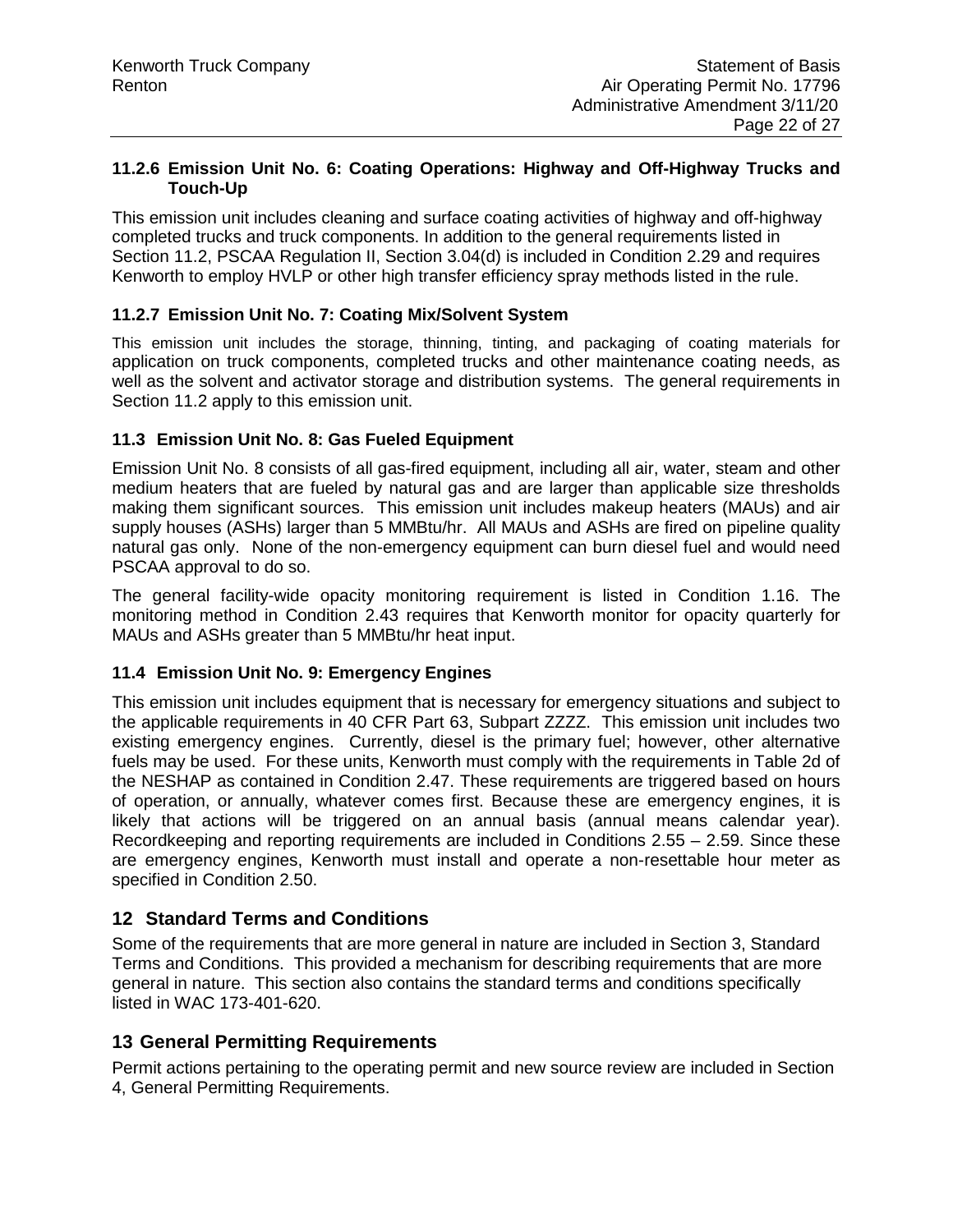# **14 General Compliance Requirements**

General compliance requirements are included in Section 5 of the permit. These include certification and reporting requirements, requirements associated with inspections and investigations, and compliance testing requirements. Actions required for an affirmative defense for emergencies or excess emissions are also included in this section. Finally, this section provides a table summarizing the effective date of the regulations in the permit at the time of permit issuance. Regulations that are approved into the Washington State Implementation Plan (SIP) are federally enforceable. In some cases, there are two versions of the regulation because the newer version has not been adopted into the SIP. In this case, the older version of the regulation would be federally enforceable and the current rule would only be enforceable by the Agency (or State).

# **15 General Applicable Requirements**

Some of the general applicable requirements are included in Section 6 of the permit. This includes record retention, asbestos requirements, open burning requirements, stratospheric ozone and climate protection requirements, chemical accident prevention provisions in 40 CFR Part 68, concealment and masking, tampering, RACT requirements, annual emission reporting requirements, greenhouse gas reporting requirements and non-road engine notification requirements.

# **16 Obsolete Requirements**

A standard PSCAA Notice of Construction Approval condition, NOC Condition No. 1, requires that the equipment, device or process be installed according to plans and specifications submitted to PSCAA. Once the equipment is installed, PSCAA requires certification by the applicant that the installation was as approved; this is usually done with a Notice of Completion. Normally within six months to a year after receiving a Notice of Completion, a PSCAA inspector verifies by inspection that the equipment was installed as specified and in accordance with the Approval Order. While the Notice of Completion is a one-time requirement that Kenworth Renton has complied with, Kenworth Renton cannot change the approved equipment in such a manner that requires an NOC without first obtaining an NOC approval. In most cases, once Kenworth Renton has filed the Notice of Completion and a PSCAA inspector has verified that the equipment was installed according to the Approval Order, PSCAA considers NOC Condition No. 1 an obsolete condition. However, in some cases in the permit PSCAA has identified a need to specify that the equipment cannot be altered in such a manner that requires an NOC Approval.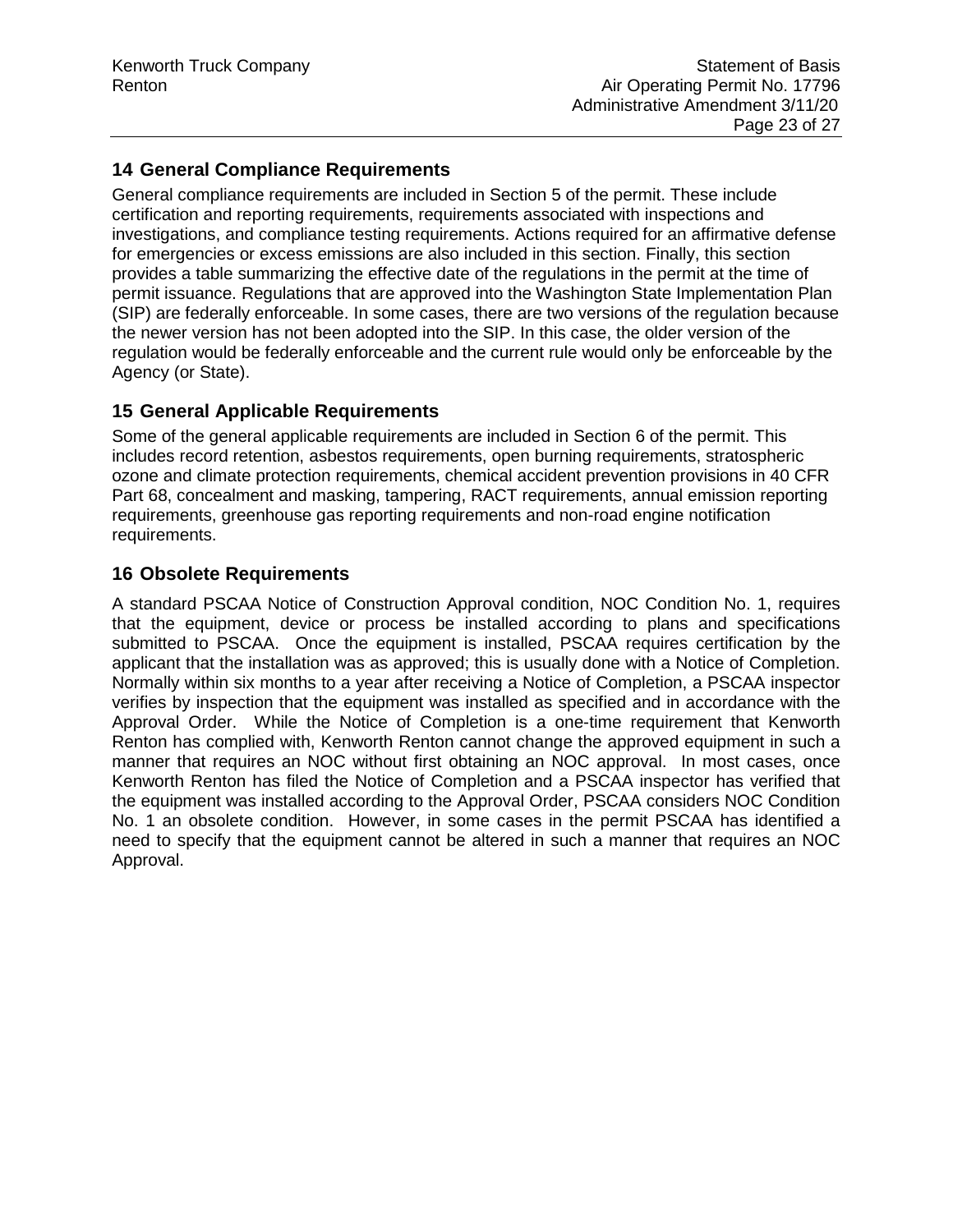# The following Orders of Approval are also obsolete:

| Order<br>No. | Approval<br>Date | <b>Project Description</b>                                                                                                                                                                                                                                                                                                                                                                                                                                                                                                                                                                   | Why obsolete                                                |
|--------------|------------------|----------------------------------------------------------------------------------------------------------------------------------------------------------------------------------------------------------------------------------------------------------------------------------------------------------------------------------------------------------------------------------------------------------------------------------------------------------------------------------------------------------------------------------------------------------------------------------------------|-------------------------------------------------------------|
| 4212         | 3/2/1992         | One 20 truck/day painting and assembly plant with four process areas<br>(cab painting, chassis painting, touch-up painting, and small parts<br>painting), a pyrolytic oven, a still, storage tanks, and fuel tank welding<br>operations (See attached).                                                                                                                                                                                                                                                                                                                                      | Cancelled and superseded<br>by Order 6074 issued<br>8/16/95 |
| 4895         | 7/14/1993        | Thirteen Makeup Air Units of 2.28, 1.647, 1.81, 1.81, 1.84, 1.615, 1.453,<br>1.453, 1.211, 1.211, 1.733, 1.255 and 1.255 MMBtu/hr heat input rating,<br>respectively. One Cab Prime Air Supply House (ASH) of 5.9 MMBtu/hr,<br>Touch-up #1 ASH of 9.2 MMBtu/hr, Touch-up #2 ASH of 7.9 MMBtu/hr,<br>Basecoat Paint ASH of 18.2 MMBtu/hr, and a Prep/Clean ASH of 10.2<br>MMBtu/hr. One Cab Washer at 6.6 MMBtu/hr, a Small Parts Washer at<br>3.0 MMBtu/hr, a Small Parts Drying Oven at 1.5 MMBtu/hr, one Cab<br>Manual ASH of 6.8 MMBtu/hr, and one Chassis Paint ASH of 11.6<br>MMBtu/hr. | Cancelled and superseded<br>by Order 6074 issued<br>8/16/95 |
| 4972         | 6/29/1993        | Two Prep Booths at 32,000 cfm and 33,400 cfm with dry filters to<br>capture sanding dust, and one Prep & Seal Wash Booth at 35,788 cfm<br>with a vertical exhaust stack.                                                                                                                                                                                                                                                                                                                                                                                                                     | Cancelled and superseded<br>by Order 6074 issued<br>8/16/95 |
| 5475         | 11/1/1994        | Modification of former Notices of Construction to increase VOC<br>emissions from Chassis Priming by 5.01 TPY, from New Truck Models<br>and Additional Component Painting by 32.09 TPY, from Base<br>Coat/Clear Coat Finish application by 59.35 TPY, and from further<br>additions of cleaners, adhesives and sealants by 2.50 TPY, all for a total<br>of 98.95 tons per year increase of VOC emissions for a new plant-wide<br>VOC emissions total of 183.95 tons per year.                                                                                                                 | Cancelled and superseded<br>by Order 6074 issued<br>8/16/95 |
| 6074         | 8/16/95          | Consolidation of former Orders of Approval to summarize restrictions<br>and conditions associated with the operation of a Truck Manufacturing<br>facility.                                                                                                                                                                                                                                                                                                                                                                                                                                   | Cancelled and superseded<br>by Order 6074 issued<br>8/8/03  |
| 6654         | 4/10/97          | Regulatory Order For Alternate Means Of Compliance With PSAPCA<br>Regulation II Section 3.04(e).                                                                                                                                                                                                                                                                                                                                                                                                                                                                                             | Cancelled and superseded<br>by Order 8344 issued<br>7/24/03 |
| 6977         | 10/21/1997       | Increase VOC Emissions Cap from 184 tons per year to 383 tons per<br>year. [Superseded - See NOC 6074, 8/8/03]                                                                                                                                                                                                                                                                                                                                                                                                                                                                               | Cancelled and superseded<br>by Order 6074 issued<br>8/8/03  |
| 8344         | 7/24/2003        | Use of acetone and other negligibly reactive compounds as substitutes<br>for Hazardous Air Pollutant (HAP) and Volatile Organic Compound<br>(VOC) classified solvents in topcoats, primers, gun wash thinner, and<br>other products.                                                                                                                                                                                                                                                                                                                                                         | Cancelled and superseded<br>by Order 11587                  |
| 8884         | 7/24/2003        | Synthetic Minor to limit facility-wide emissions of total HAP, and any<br>single HAP.                                                                                                                                                                                                                                                                                                                                                                                                                                                                                                        | Cancelled and superseded<br>by Order 11587                  |
| 6074         | 8/8/2003         | Use of Acetone and other negligibly reactive compounds as substitutes<br>for Hazardous Air Pollutant (HAP)- and Volatile Organic Compound<br>(VOC)-classified solvents in topcoats, primers, gun wash thinner and<br>other products.                                                                                                                                                                                                                                                                                                                                                         | Cancelled and superseded<br>by Order 11587                  |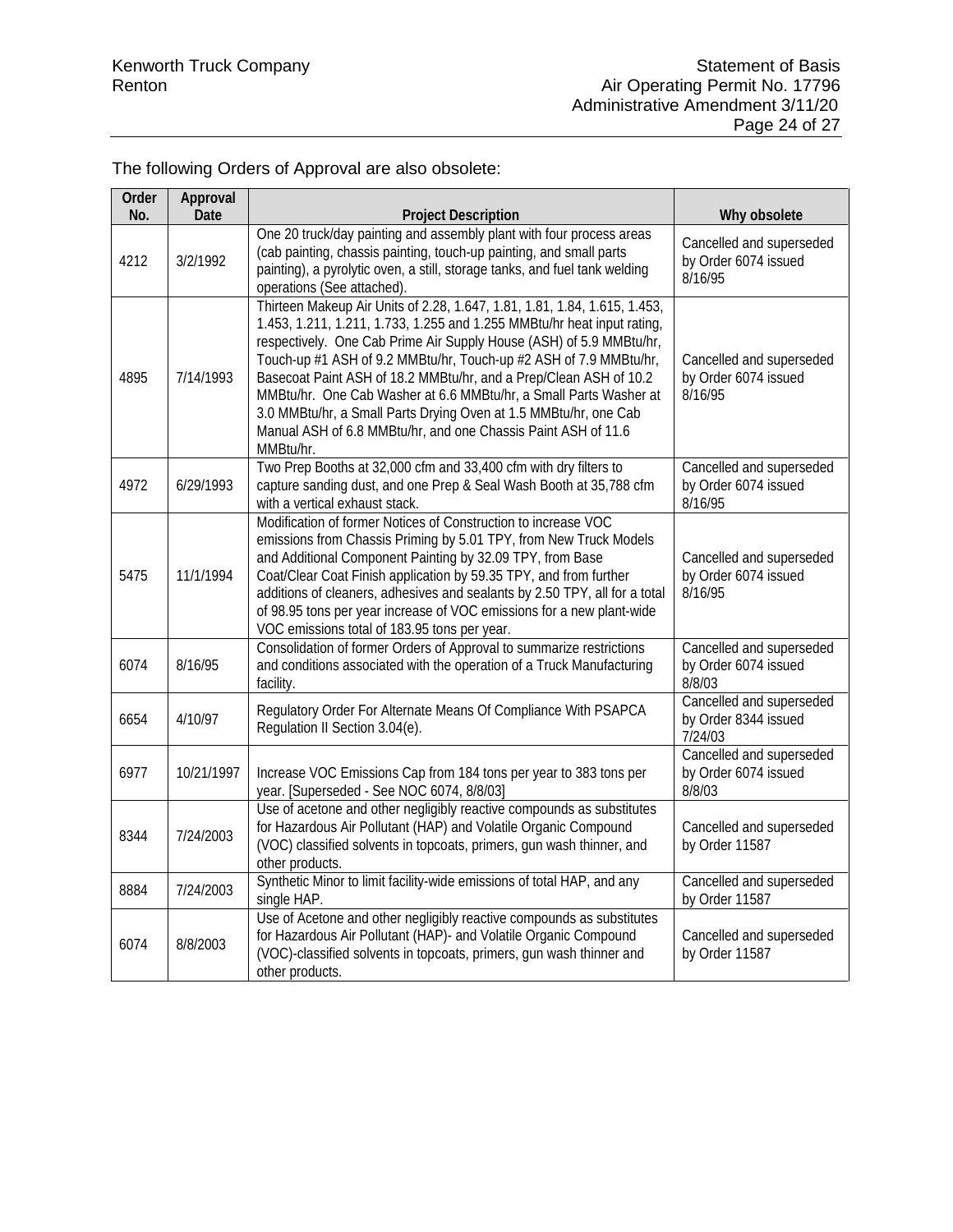# **17 Inapplicable Requirements**

The requirements identified in Section 8 of the air operating permit do not apply to the facility, or to the specific emissions units identified in the permit. The permit shield applies to all requirements so identified.

Kenworth requested that additional requirements be listed as inapplicable that were not included in the final permit for the following reasons:

| Regulation                                | Description                                                                                                                                                                                                                                                                                                                        | Reason for not including as Inapplicable Requirement                                                                       |
|-------------------------------------------|------------------------------------------------------------------------------------------------------------------------------------------------------------------------------------------------------------------------------------------------------------------------------------------------------------------------------------|----------------------------------------------------------------------------------------------------------------------------|
| 40 CFR Part 63 Subpart A                  | General Provisions for 40 CFR<br>Part 63                                                                                                                                                                                                                                                                                           | Kenworth is subject to these general provisions so these<br>are not listed in this section.                                |
| RCW 70.94.531 (State Only<br>Requirement) | Transportation demand<br>management plan requirement                                                                                                                                                                                                                                                                               | This is not considered within the scope of the permit.                                                                     |
| WAC 173-400-040(3)(b)                     | If emission unit identified to be a<br>significant contributor to<br>nonattainment status of area,<br>reasonable and available control<br>methods must be used. This rule<br>does not apply because no<br>emission units at Kenworth have<br>been designated a significant<br>contributor of pollutant to a<br>nonattainment area. | Not included since area is not in nonattainment.                                                                           |
| WAC 173-400-040(8)(b)                     | If emission unit identified to be a<br>significant contributor to<br>nonattainment status of area,<br>reasonable and available control<br>methods must be used. This rule<br>does not apply because no<br>emission units at Kenworth have<br>been designated a significant<br>contributor to a PM-10<br>nonattainment area.        | Not included since area is not in nonattainment.                                                                           |
| WAC 173-470                               | Ambient Air Quality Standards<br>(AAQS) for PM. WAC 173-470,<br>474, 475, 480 and 481 do not<br>apply because Ambient Air Quality<br>Standards do not apply to<br>stationary sources.                                                                                                                                              | AAQS broadly apply to the area. The Agency no longer<br>identifies these as inapplicable requirements in these<br>permits. |
| WAC 173-474                               | Ambient Air Quality Standards<br>(AAQS) for SO <sub>2</sub> . WAC 173-470,<br>474, 475, 480 and 481 do not<br>apply because Ambient Air Quality<br>Standards do not apply to<br>stationary sources.                                                                                                                                | AAQS broadly apply to the area. The Agency no longer<br>identifies these as inapplicable requirements in these<br>permits. |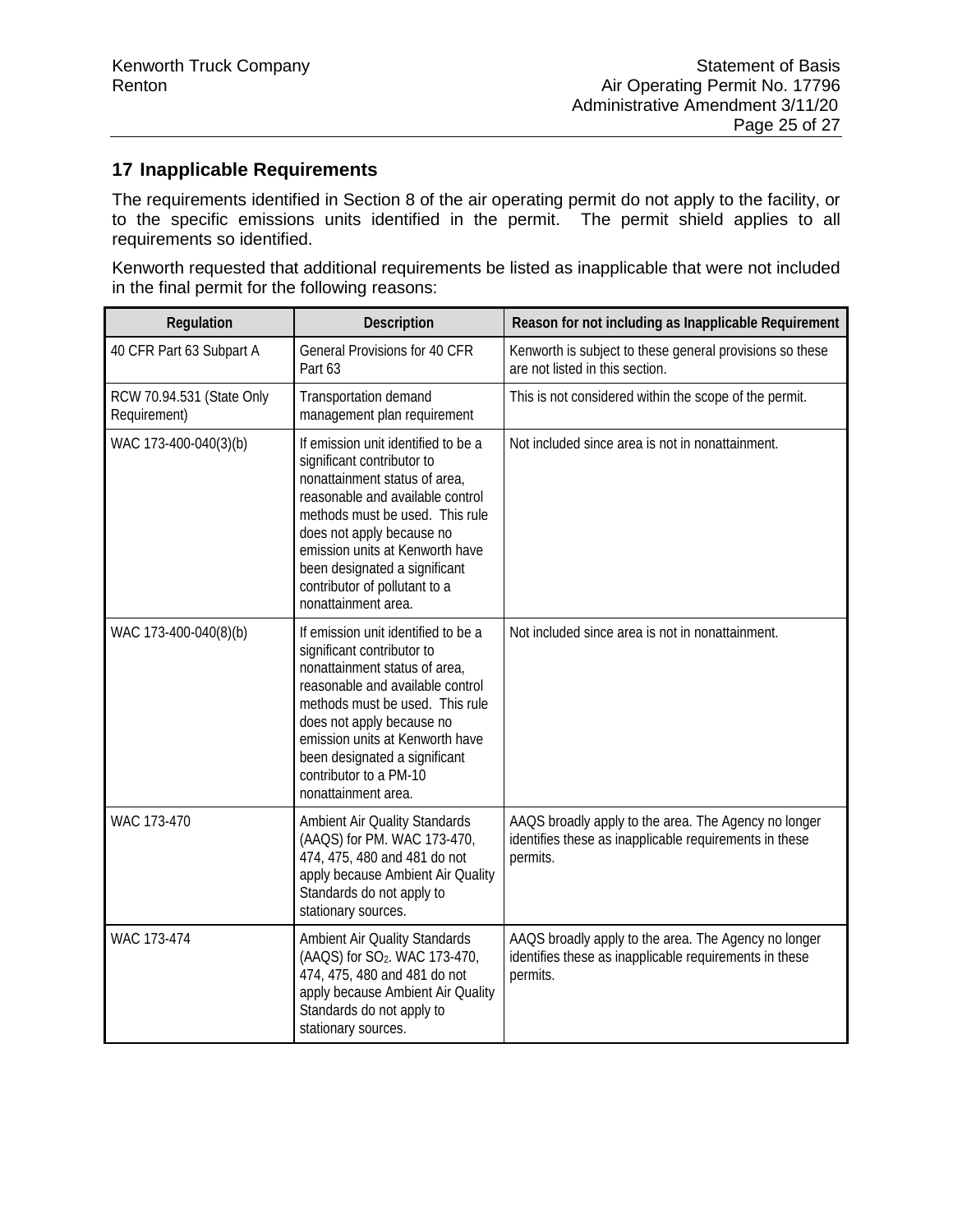| Regulation  | <b>Description</b>                                                                                                                                                                                                             | Reason for not including as Inapplicable Requirement                                                                       |
|-------------|--------------------------------------------------------------------------------------------------------------------------------------------------------------------------------------------------------------------------------|----------------------------------------------------------------------------------------------------------------------------|
| WAC 173-475 | <b>Ambient Air Quality Standards</b><br>(AAQS) for CO, Ozone, and NOx.<br>WAC 173-470, 474, 475, 480 and<br>481 do not apply because Ambient<br>Air Quality Standards do not apply<br>to stationary sources.                   | AAQS broadly apply to the area. The Agency no longer<br>identifies these as inapplicable requirements in these<br>permits. |
| WAC 173-480 | <b>Ambient Air Quality Standards</b><br>(AAQS) and emission limits for<br>radionuclides. WAC 173-470, 474,<br>475, 480 and 481 do not apply<br>because Ambient Air Quality<br>Standards do not apply to<br>stationary sources. | AAQS broadly apply to the area. The Agency no longer<br>identifies these as inapplicable requirements in these<br>permits. |
| WAC 173-481 | <b>Ambient Air Quality Standards</b><br>(AAQS) and emission standards<br>for fluorides. WAC 173-470, 474,<br>475, 480 and 481 do not apply<br>because Ambient Air Quality<br>Standards do not apply to<br>stationary sources.  | AAQS broadly apply to the area. The Agency no longer<br>identifies these as inapplicable requirements in these<br>permits. |

#### **18 Insignificant Emission Units and Activities**

Section 9 of the permit addresses insignificant emission units and activities. In accordance with WAC 173-401-530(1), determination of an emission unit or activity as insignificant does not exempt the unit or activity from any applicable requirement.

An emission unit or activity is insignificant based on one or more of the criteria identified in WAC 173-401-530. This includes categorical exemption, exemption based on emissions being below emission thresholds in WAC 173-401-530(4), or exemption based on size or production rate. Activities that generate only fugitive emissions which are subject to no applicable requirement other than generally applicable requirements can also be classified as insignificant. Categorically exemption units or activities do not need to be listed in the permit application, but all others do.

Kenworth identified several items of equipment that qualify as insignificant due to capacity below the specified levels in WAC 173-401-533. These items of equipment are listed as insignificant emission units in Section 9 of the permit. Monitoring requirements for insignificant emission units are detailed in Condition 1.19 of the permit. In essence, Kenworth will be required to use good industrial practices to maintain insignificant emission units, and to promptly repair defective equipment or shut down the unit until defective equipment can be repaired. Kenworth won't have to keep records of maintenance of insignificant emission units except when such equipment is inspected and a problem requiring prompt repair is discovered during a quarterly plant-wide inspection.

#### **19 Public Comments and Responses during renewal process**

In accordance with WAC 173-401-800, the Agency provided public notice for issuance of a draft permit renewal. The draft permit renewal went out for public comment on September 18, 2018